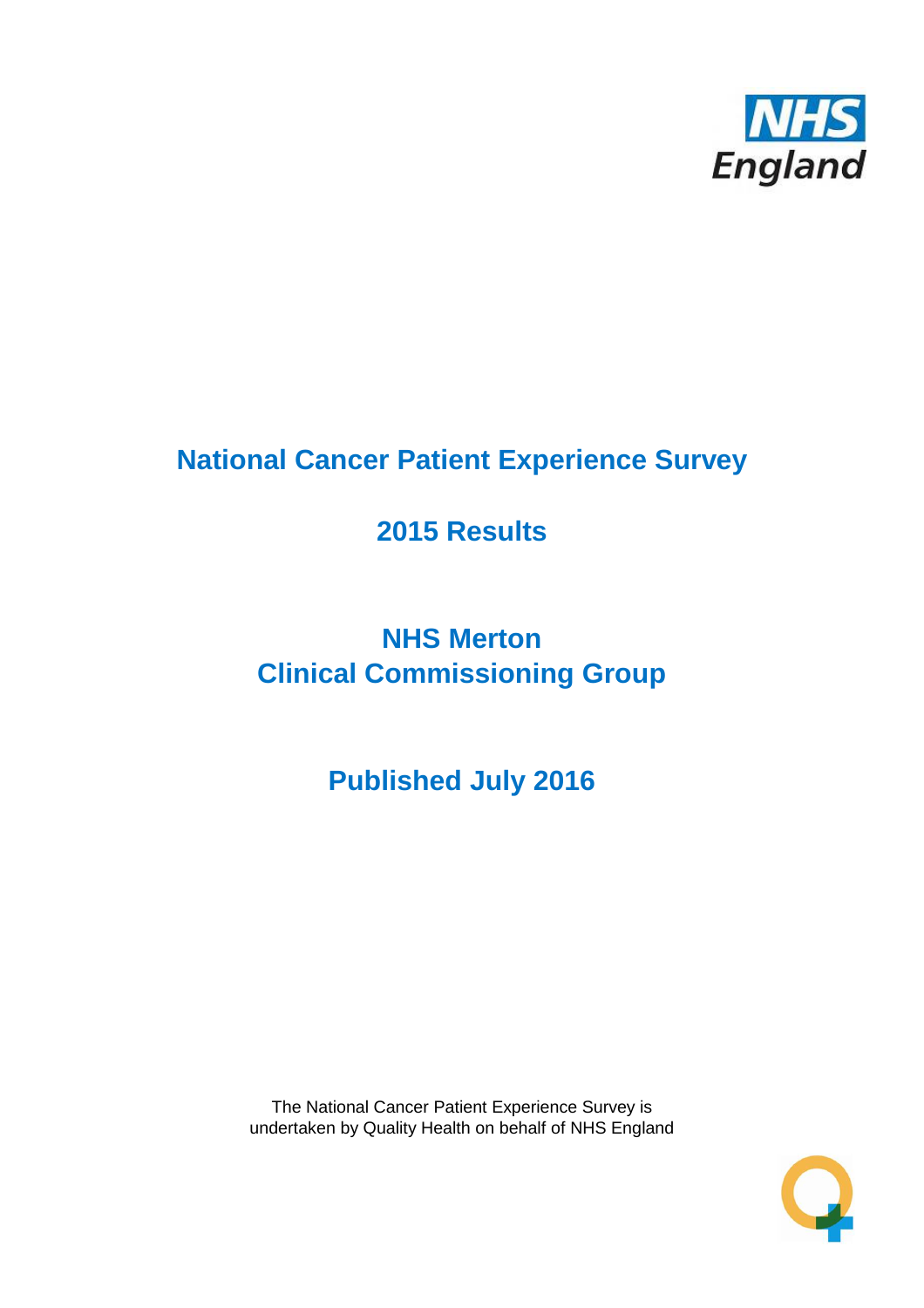#### **Introduction**

The National Cancer Patient Experience Survey 2015 is the fifth iteration of the survey first undertaken in 2010. It has been designed to monitor national progress on cancer care; to provide information to drive local quality improvements; to assist commissioners and providers of cancer care; and to inform the work of the various charities and stakeholder groups supporting cancer patients.

The survey was overseen by a national Cancer Patient Experience Advisory Group. This Advisory Group set the principles and objectives of the survey programme and guided questionnaire development.

The survey was commissioned and managed by NHS England. The survey provider, Quality Health, is responsible for designing, running and analysing the survey.

Full national results and other reports are available at www.ncpes.co.uk

Further details on the survey methodology and changes to the 2015 survey can be found in the Annex. Note that a number of significant changes were made to the 2015 survey so caution should be taken in directly comparing data from the 2015 survey to the findings of the previous CPES surveys. No comparisons with previous surveys are presented in this report.

#### **This report**

The report shows how this CCG scored for each question in the survey, compared with national results. It is aimed at helping individual CCGs to understand their performance and identify areas for local improvement.

Note that responses for questions with 1-20 respondents have been suppressed. This is to protect patient confidentiality and because uncertainty around the result is too great.

#### **Data tables**

The data tables presented in this report show the following for each question:

- **Column 1** shows the number of respondents to this question
- **Column 2** shows the unadjusted 2015 score for this CCG
- **Column 3** shows the case-mix adjusted 2015 score for this CCG
- **Column 4** shows the lower limit of the expected range of scores for this CCG (the top of the pale blue section on the Comparability chart - see below)
- **Column 5** shows the upper limit of the expected range of scores for this CCG (the bottom of the dark blue section on the Comparability chart - see below)
- **Column 6** shows the National Average score for this question.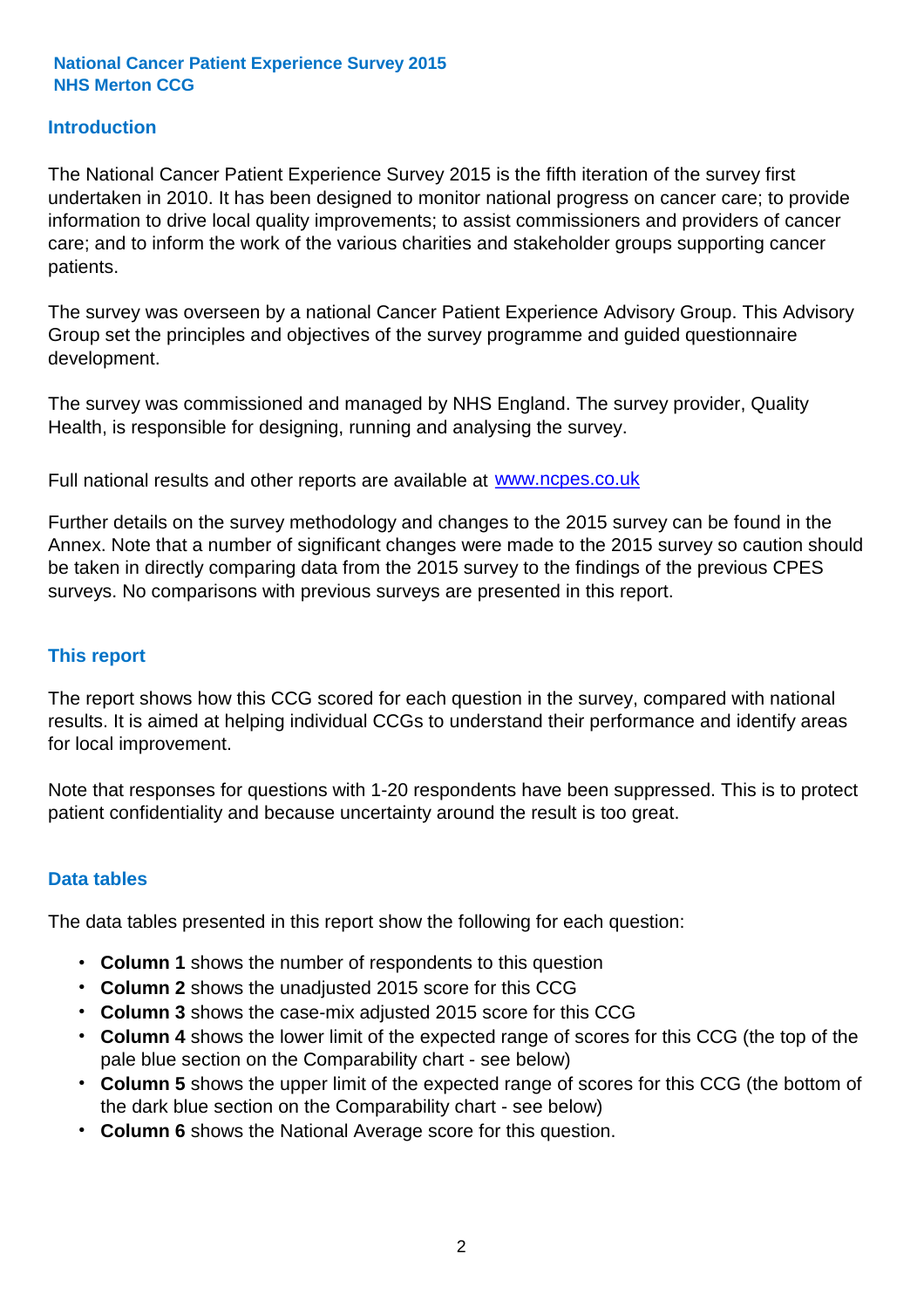Results for individual response options are presented in the detailed data tables **WWW.ncpes.co.uk** Confidence Intervals for unadjusted and case-mix adjusted data are provided in these tables.

Expected ranges and 95% Confidence Intervals highlight the uncertainty around the results. The size of the expected ranges and confidence intervals will be different for each question, and depends on the number of respondents and the range of their responses.

For further details on case-mix adjustment and the scoring methodology used, please refer to the Annex.

#### **Comparability charts**

For the 2015 survey, we have adopted the CQC standard for reporting comparative performance, based on calculation of "expected ranges". This means that CCGs will be flagged as outliers only if there is statistical evidence that their scores deviate (positively or negatively) from the range of scores that would be expected for CCGs of the same size.

The Comparability charts in this report show a bar with these expected ranges (in grey), higher than expected (in dark blue), and lower than expected (in pale blue). A black dot represents the actual score of this CCG.

The same colour convention has been used in Column 3 of the Data tables.

For further details on expected ranges, please refer to the technical document at **www.ncpes.co.uk** 

#### **Tumour group tables**

The final set of tables in this report show the scores for each question for each of the 13 tumour groups, with a comparative national score for that tumour group.

These breakdowns are intended as additional information for CCGs to understand the differences between the experiences of patients with different types of cancer. The numbers are generally relatively small and may not be statistically significant. They should therefore be treated with some caution.

#### **Notes on specific questions**

Question 5 in the survey has not been scored. However, the unscored data is useful and has been published alongside the other results in this report. This question asked respondents to "tick all that apply". The results show all of the responses given including where respondents chose two or more options.

Questions used to direct respondents to different parts of the survey (questions 4, 17, 24, 27, 40, 43, 46) and other demographic and information questions are not reported.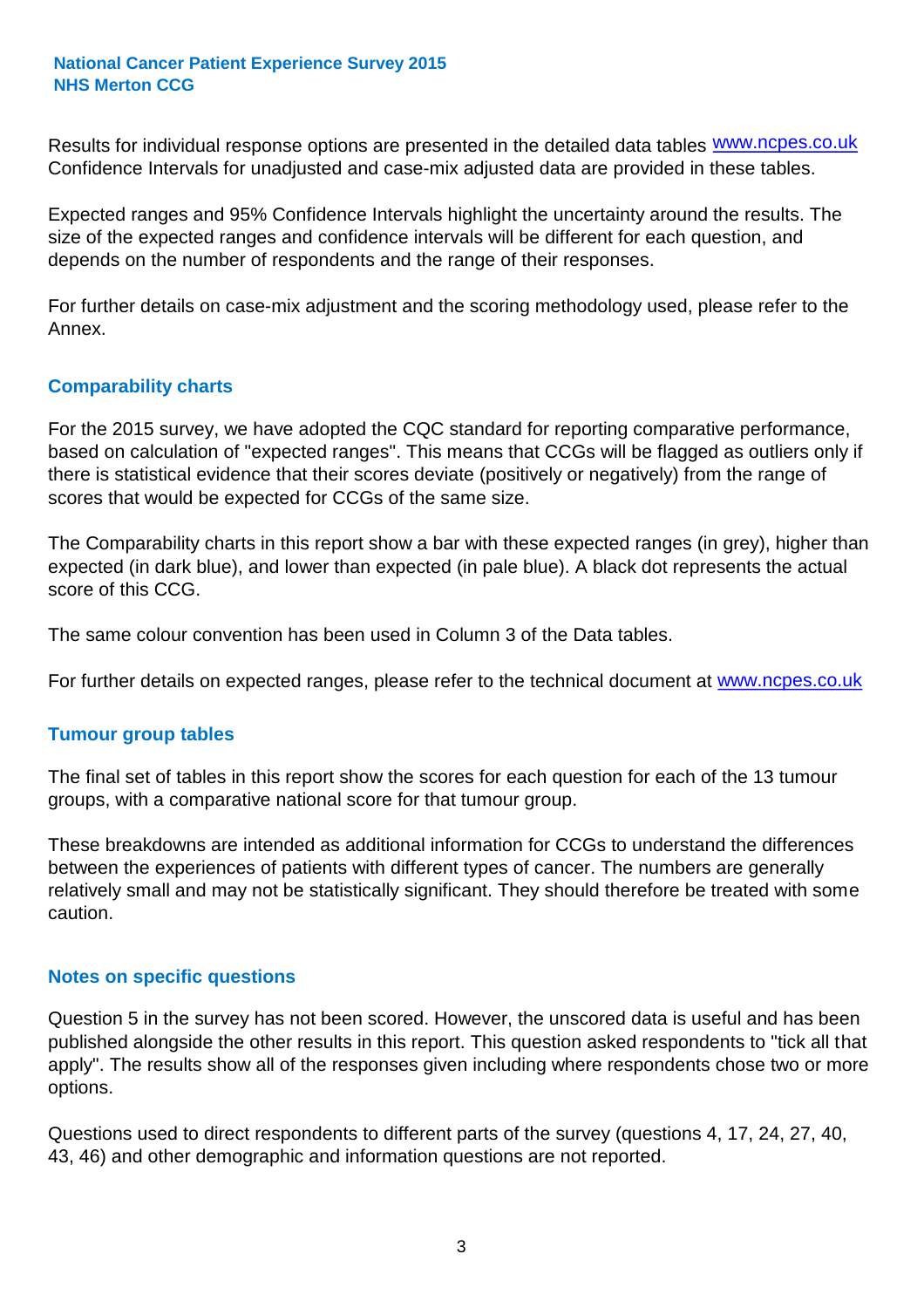#### **How to use the data**

Unadjusted data should be used to see the actual responses from patients relating to the CCG.

Case-mix adjusted data, together with expected ranges, should be used to understand whether the results are significantly higher or lower than national results.

Case-mix adjusted data, together with (case-mix adjusted) Confidence Intervals (presented in the detailed data tables **www.ncpes.co.uk**), should be used to understand whether the results are significantly higher or lower than the results for another CCG.

#### **Response rates**

Numbers of respondents by tumour group, age and gender can be found in the Annex.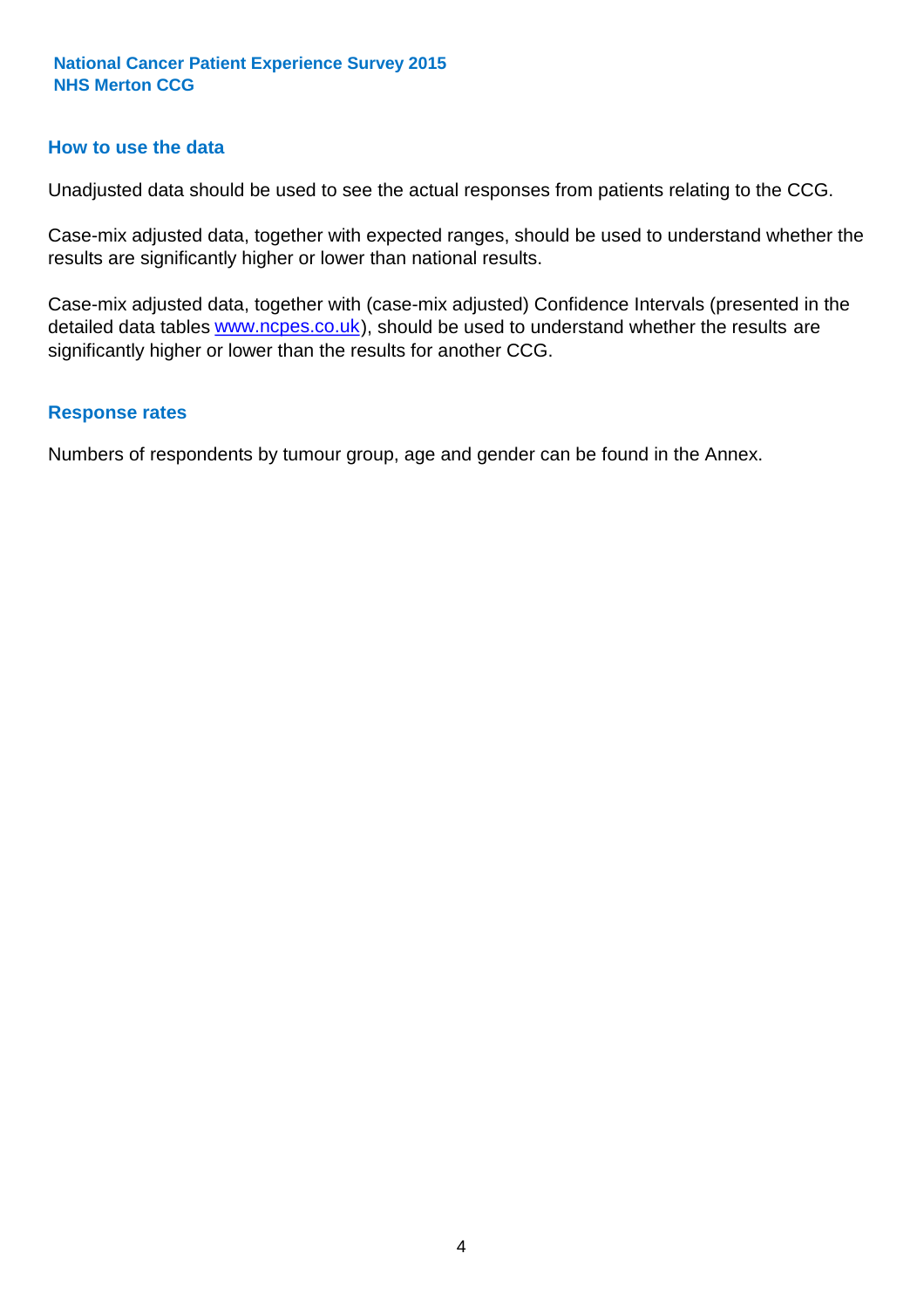#### **Executive Summary**

average rating of 8.7. Asked to rate their care on a scale of zero (very poor) to 10 (very good), respondents gave an

The following questions are included in phase 1 of the Cancer Dashboard developed by Public Health England and NHS England\*:

- **74%** of respondents said that they were definitely involved as much as they wanted to be in decisions about their care and treatment
- **93%** of respondents said that they were given the name of a Clinical Nurse Specialist who would support them through their treatment
- when asked how easy or difficult it had been to contact their Clinical Nurse Specialist 86% of respondents said that it had been 'quite easy' or 'very easy'
- **86%** of respondents said that, overall, they were always treated with dignity and respect they were in hospital
- **93%** of respondents said that hospital staff told them who to contact if they were worried about their condition or treatment after they left hospital
- **59%** of respondents said that they thought the GPs and nurses at their general practice definitely did everything they could to support them while they were having cancer treatment.

Detailed results for these and other questions are set out in the sections that follow.

#### \* www.cancerdata.nhs.uk/dashboard

The questions were selected in discussion with the national Cancer Patient Experience Advisory Group and reflect four key patient experience domains: provision of information; involvement in decisions; care transition; interpersonal relations, respect and dignity. The figures presented above are all case-mix adjusted.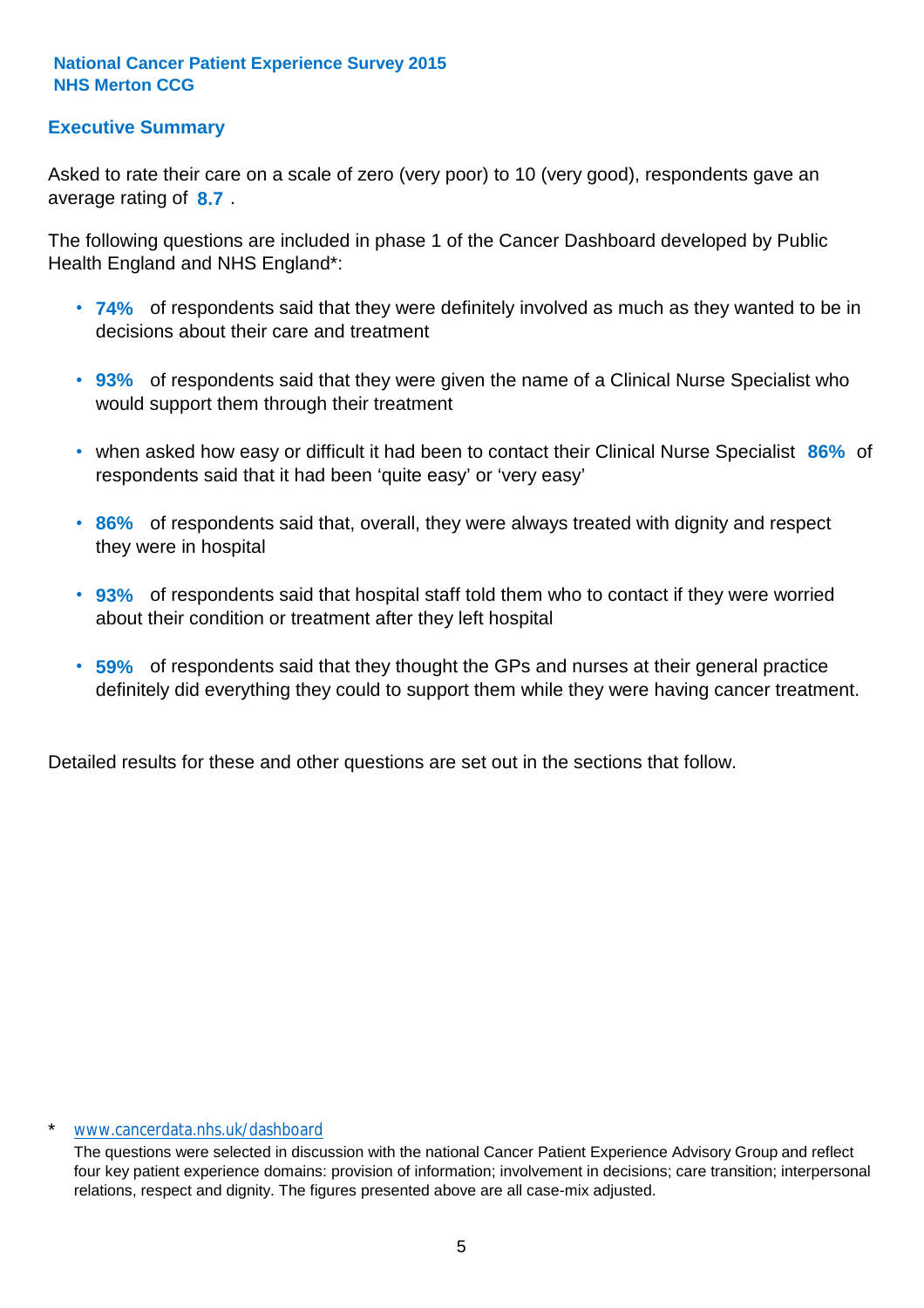# **Questions which scored outside expected range**

|          |                                                                              |                                                |                                                |                                       | 2015 Case-mix Adjusted                |                              |  |  |  |
|----------|------------------------------------------------------------------------------|------------------------------------------------|------------------------------------------------|---------------------------------------|---------------------------------------|------------------------------|--|--|--|
| Question |                                                                              | respondents<br>ਕ੍ਰ<br>Number of<br>sins<br>CCG | Perc<br>this<br>sentage<br>is CCG<br>2015<br>ą | Lower limit<br>expected<br>range<br>Չ | Upper limit<br>expected<br>range<br>₽ | National<br>Average<br>Score |  |  |  |
|          | <b>Clinical Nurse Specialist</b>                                             |                                                |                                                |                                       |                                       |                              |  |  |  |
| Q19      | Get understandable answers to important questions all or most<br>of the time | 180                                            | 82%                                            | 84%                                   | 93%                                   | 89%                          |  |  |  |
|          | Your overall NHS care                                                        |                                                |                                                |                                       |                                       |                              |  |  |  |
| Q58      | Taking part in cancer research discussed with patient                        | 210                                            | 38%                                            | 20%                                   | 37%                                   | 28%                          |  |  |  |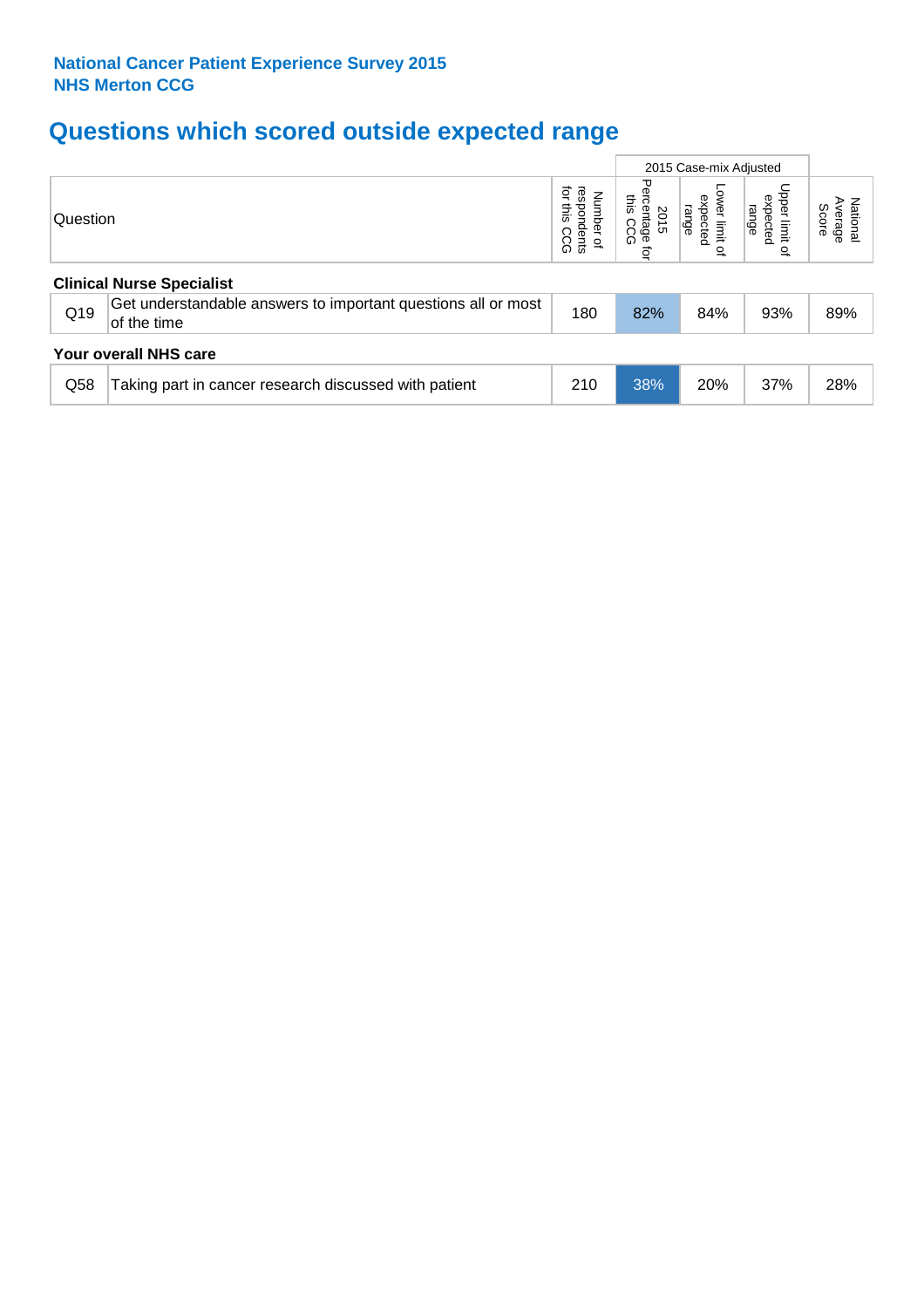## **CCG results**

#### **Seeing your GP**



|                |                                                                |                                              |                       |               | 2015 Case-mix Adjusted     |                            |                           |
|----------------|----------------------------------------------------------------|----------------------------------------------|-----------------------|---------------|----------------------------|----------------------------|---------------------------|
|                | Question                                                       | respondents<br>Number<br>$\overline{\sigma}$ | 2015 Unadjusted Score | 2015<br>Score | Expected<br>range<br>lower | Expected<br>range<br>nbber | National Average<br>Score |
| Q <sub>1</sub> | Saw GP once / twice before being told had to go to<br>hospital | 172                                          | 75%                   | 74%           | 69%                        | 82%                        | 76%                       |
| Q2             | Patient thought they were seen as soon as necessary            | 230                                          | 80%                   | 81%           | 77%                        | 87%                        | 82%                       |

|    |                                                                             |                                                 | No. |
|----|-----------------------------------------------------------------------------|-------------------------------------------------|-----|
|    | Beforehand, did you have all the<br>information you needed about your test? | Yes                                             |     |
| Q5 |                                                                             | No, I would have liked more written information |     |
|    |                                                                             | No, I would have liked more verbal information  |     |
|    |                                                                             | I did not need / want any information           |     |
|    |                                                                             | Don't know / can't remember                     |     |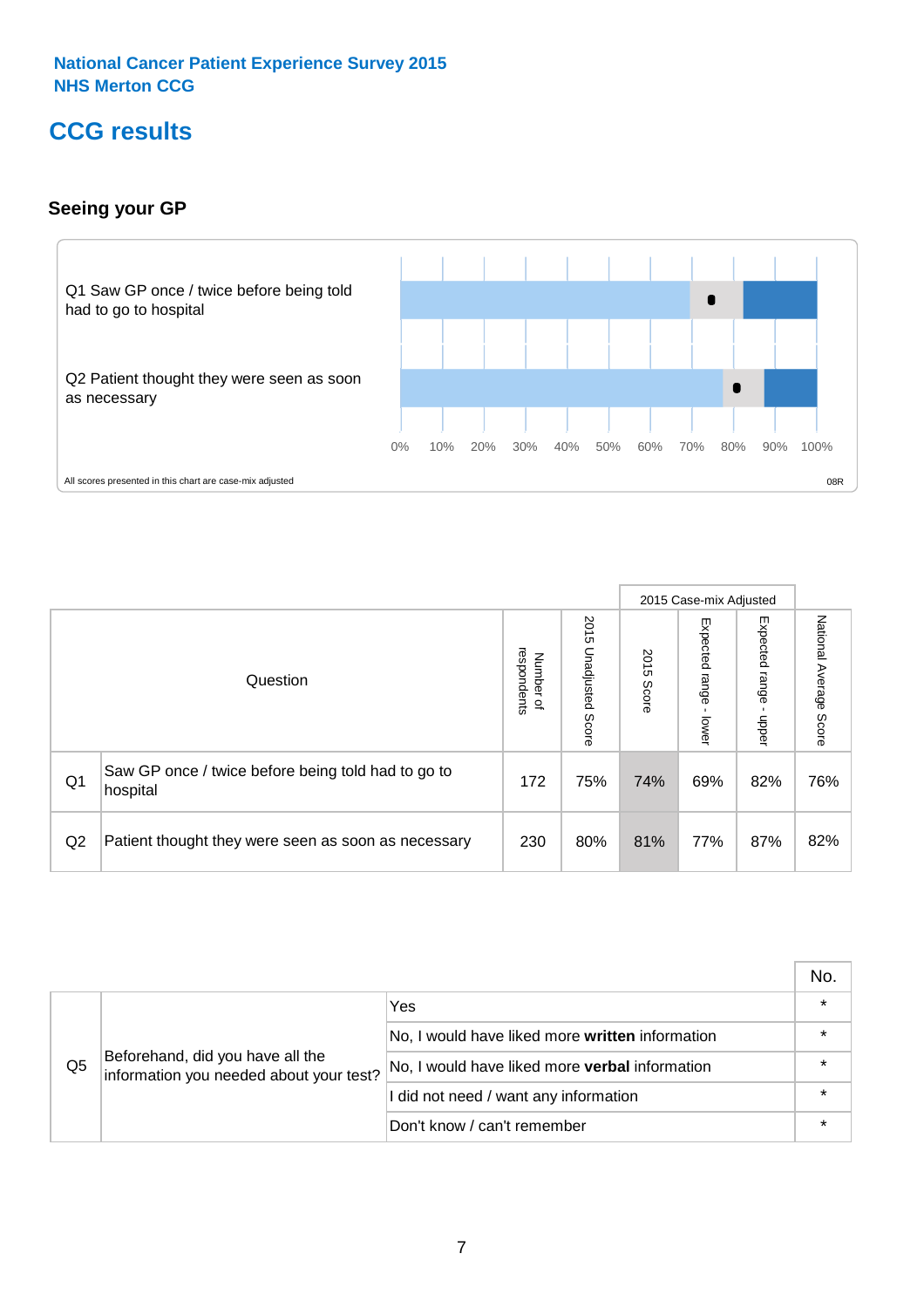#### **Diagnostic tests**



|                |                                                                       |                                       |                             |               | 2015 Case-mix Adjusted       |                         |                           |
|----------------|-----------------------------------------------------------------------|---------------------------------------|-----------------------------|---------------|------------------------------|-------------------------|---------------------------|
|                | Question                                                              | respondents<br>Number<br>$\mathbf{Q}$ | 2015<br>Unadjusted<br>Score | 2015<br>Score | Expected<br>I range<br>lower | Expected range<br>nbber | National Average<br>Score |
| Q <sub>6</sub> | The length of time waiting for the test to be done was<br>about right | 204                                   | 87%                         | 88%           | 82%                          | 91%                     | 87%                       |
| Q7             | Given complete explanation of test results in<br>understandable way   | 207                                   | 76%                         | 77%           | 73%                          | 84%                     | 79%                       |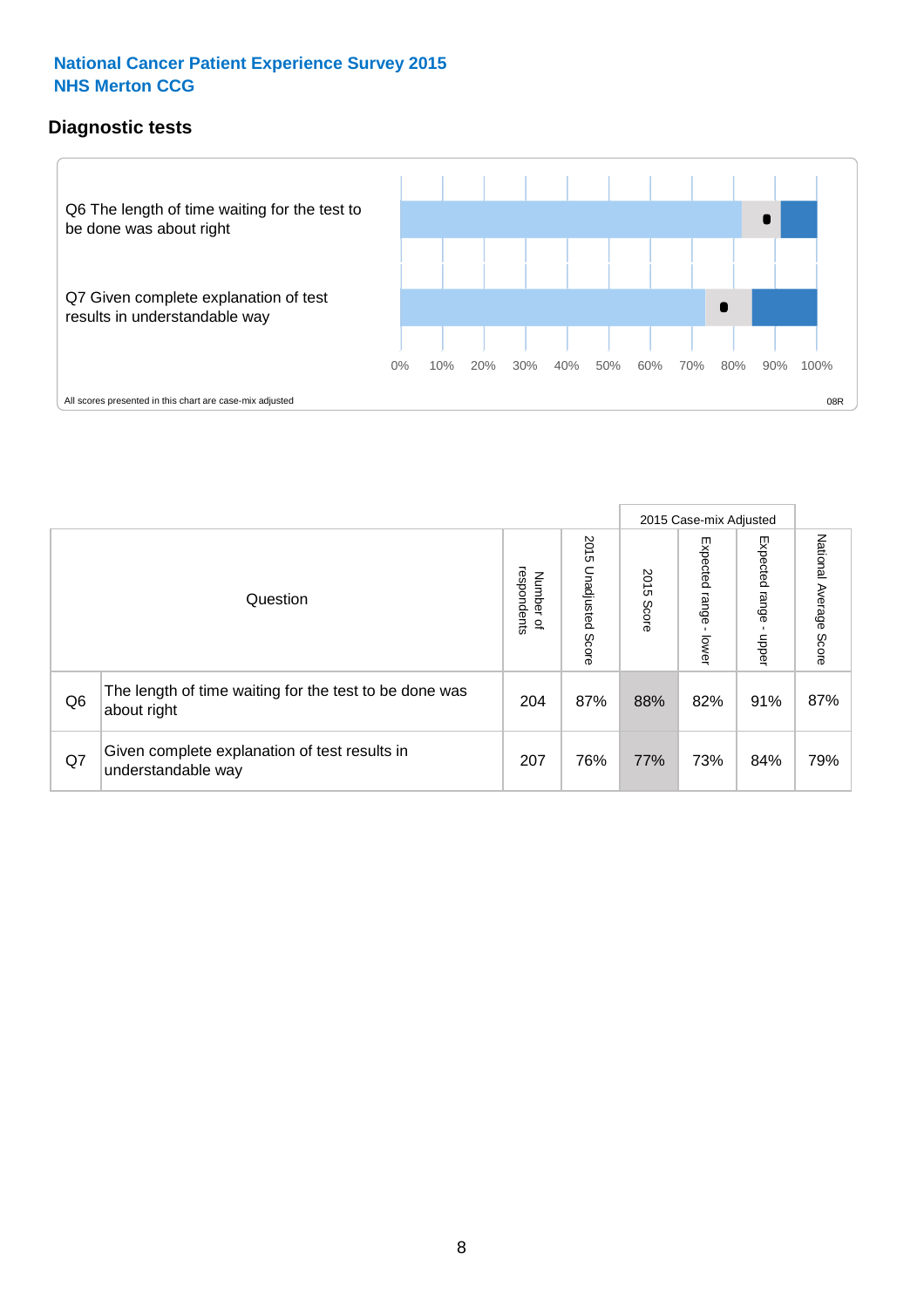#### **Finding out what was wrong with you**



|     |                                                                                            |                          |                       |               | 2015 Case-mix Adjusted  |                                         |                        |
|-----|--------------------------------------------------------------------------------------------|--------------------------|-----------------------|---------------|-------------------------|-----------------------------------------|------------------------|
|     | Question                                                                                   | respondents<br>Number of | 2015 Unadjusted Score | 2015<br>Score | Expected range<br>iower | Expected range<br>$\mathbf{I}$<br>nbber | National Average Score |
| Q8  | Patient told they could bring a family member or friend<br>when first told they had cancer | 198                      | 83%                   | 83%           | 73%                     | 84%                                     | 79%                    |
| Q9  | Patient felt they were told sensitively that they had cancer                               | 233                      | 87%                   | 87%           | 80%                     | 89%                                     | 84%                    |
| Q10 | Patient completely understood the explanation of what<br>was wrong                         | 234                      | 74%                   | 74%           | 67%                     | 79%                                     | 73%                    |
| Q11 | Patient given easy to understand written information<br>about the type of cancer they had  | 212                      | 75%                   | 76%           | 66%                     | 78%                                     | 72%                    |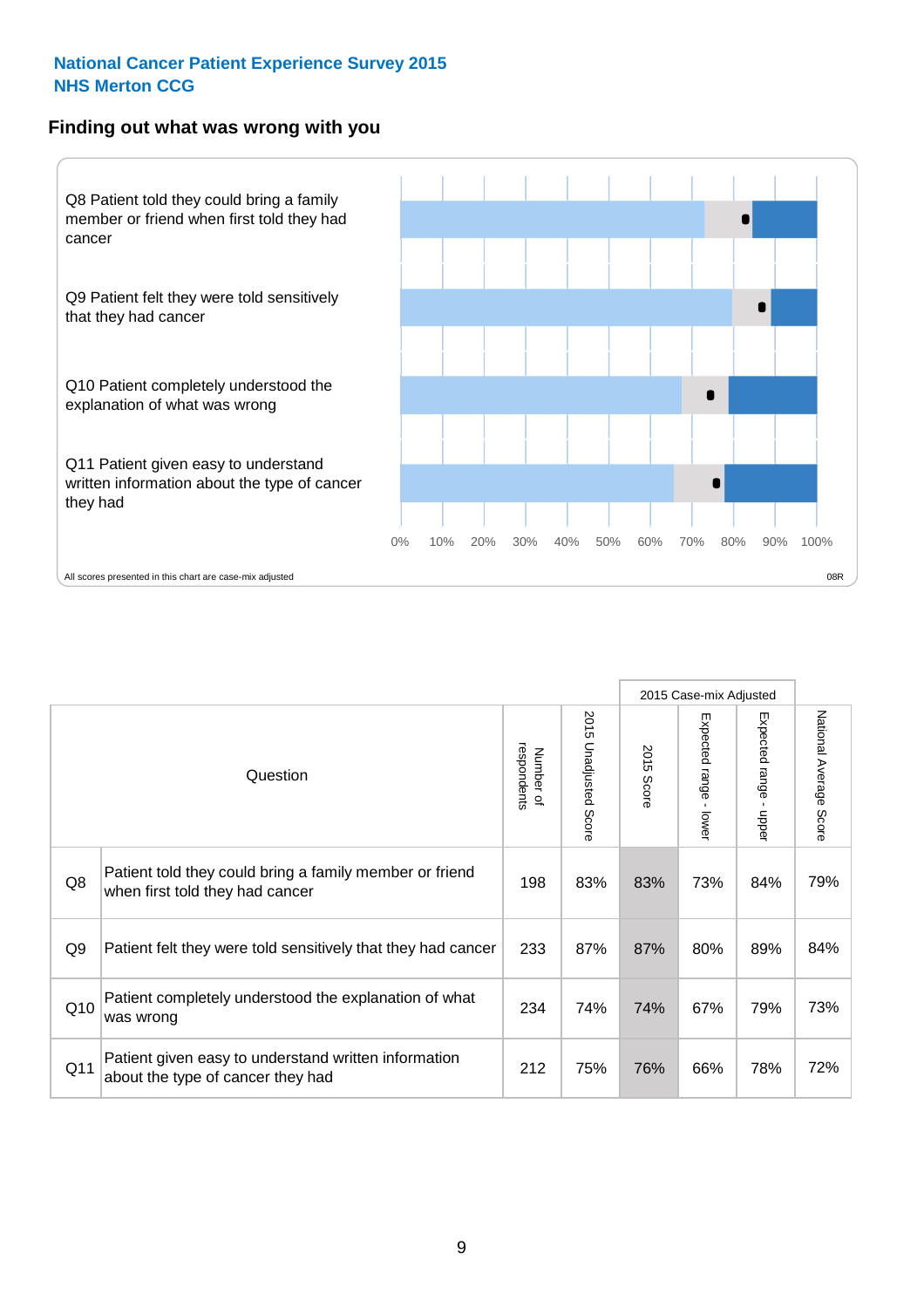#### **Finding out what was wrong with you**



|     |                                                                                         |                          |                       |               | 2015 Case-mix Adjusted                  |                           |                        |
|-----|-----------------------------------------------------------------------------------------|--------------------------|-----------------------|---------------|-----------------------------------------|---------------------------|------------------------|
|     | Question                                                                                | respondents<br>Number of | 2015 Unadjusted Score | 2015<br>Score | Expected range<br>$\mathbf{r}$<br>lower | Expected range -<br>nbber | National Average Score |
| Q12 | Patient felt that treatment options were completely<br>explained                        | 207                      | 77%                   | 79%           | 78%                                     | 88%                       | 83%                    |
| Q13 | Possible side effects explained in an understandable way                                | 228                      | 72%                   | 73%           | 67%                                     | 79%                       | 73%                    |
| Q14 | Patient given practical advice and support in dealing with<br>side effects of treatment | 220                      | 61%                   | 63%           | 60%                                     | 72%                       | 66%                    |
| Q15 | Patient definitely told about side effects that could affect<br>them in the future      | 215                      | 55%                   | 55%           | 48%                                     | 61%                       | 54%                    |
| Q16 | Patient definitely involved in decisions about care and<br>treatment                    | 227                      | 73%                   | 74%           | 72%                                     | 83%                       | 78%                    |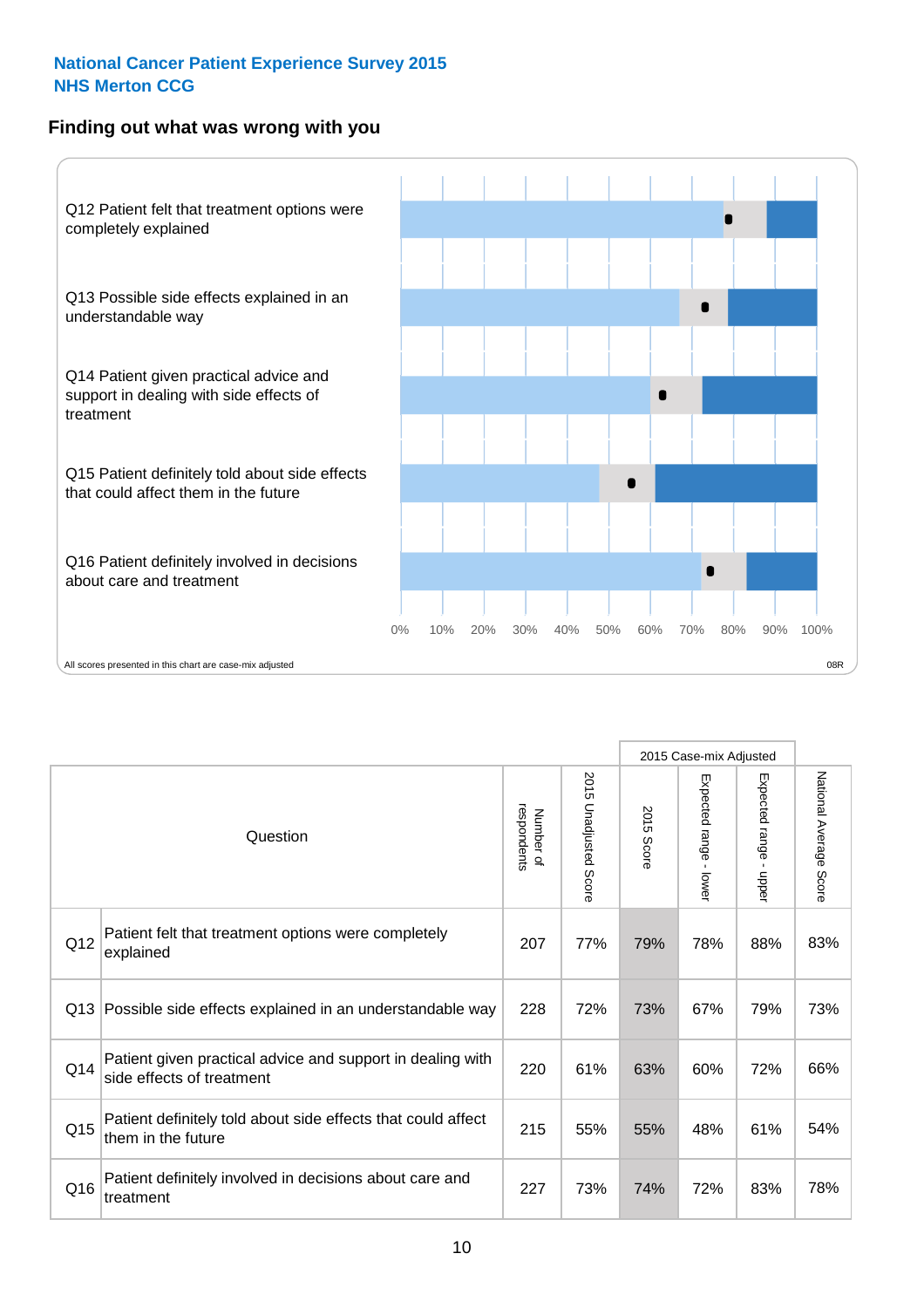#### **Clinical Nurse Specialist**



|     |                                                                                     |                          |                       |               | 2015 Case-mix Adjusted  |                         |                        |
|-----|-------------------------------------------------------------------------------------|--------------------------|-----------------------|---------------|-------------------------|-------------------------|------------------------|
|     | Question                                                                            | respondents<br>Number of | 2015 Unadjusted Score | 2015<br>Score | Expected range<br>lower | Expected range<br>nbber | National Average Score |
| Q17 | Patient given the name of the CNS who would support<br>them through their treatment | 222                      | 93%                   | 93%           | 86%                     | 94%                     | 90%                    |
|     | Q18 Patient found it easy to contact their CNS                                      | 186                      | 85%                   | 86%           | 81%                     | 92%                     | 87%                    |
| Q19 | Get understandable answers to important questions all or<br>most of the time        | 180                      | 81%                   | 82%           | 84%                     | 93%                     | 89%                    |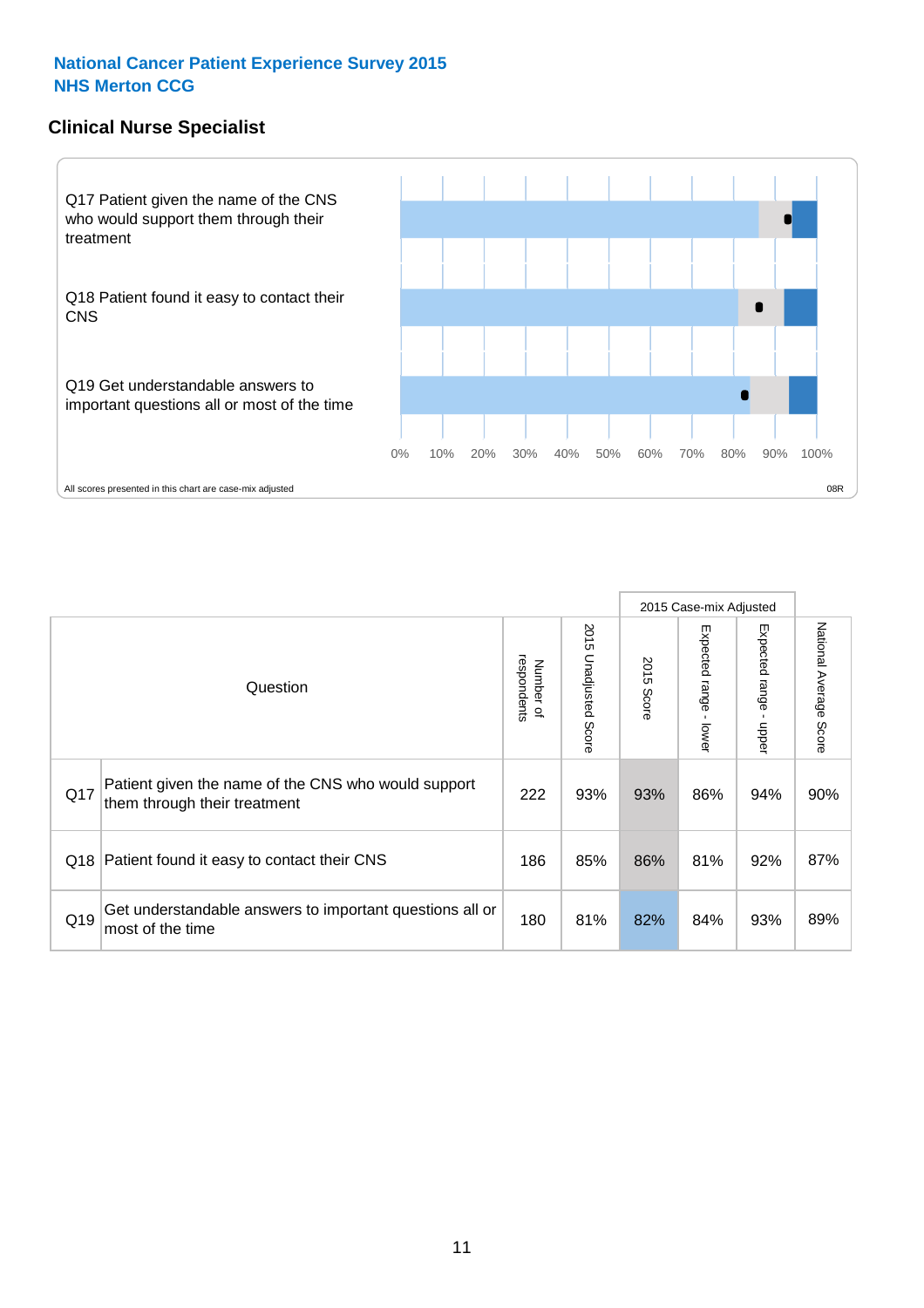#### **Support for people with cancer**



|                 |                                                                                            |                          |                             |               | 2015 Case-mix Adjusted                  |                                           |                        |
|-----------------|--------------------------------------------------------------------------------------------|--------------------------|-----------------------------|---------------|-----------------------------------------|-------------------------------------------|------------------------|
|                 | Question                                                                                   | respondents<br>Number of | 2015<br>Unadjusted<br>Score | 2015<br>Score | Expected range<br>$\mathbf{r}$<br>lower | Expected range<br>$\blacksquare$<br>nbber | National Average Score |
| Q <sub>20</sub> | Hospital staff gave information about support groups                                       | 179                      | 83%                         | 84%           | 77%                                     | 89%                                       | 83%                    |
| Q <sub>21</sub> | Hospital staff gave information about impact cancer could<br>have on day to day activities | 168                      | 79%                         | 79%           | 75%                                     | 87%                                       | 81%                    |
| Q <sub>22</sub> | Hospital staff gave information on getting financial help                                  | 130                      | 47%                         | 47%           | 46%                                     | 63%                                       | 55%                    |
| Q <sub>23</sub> | Hospital staff told patient they could get free prescriptions                              | 136                      | 83%                         | 83%           | 73%                                     | 87%                                       | 80%                    |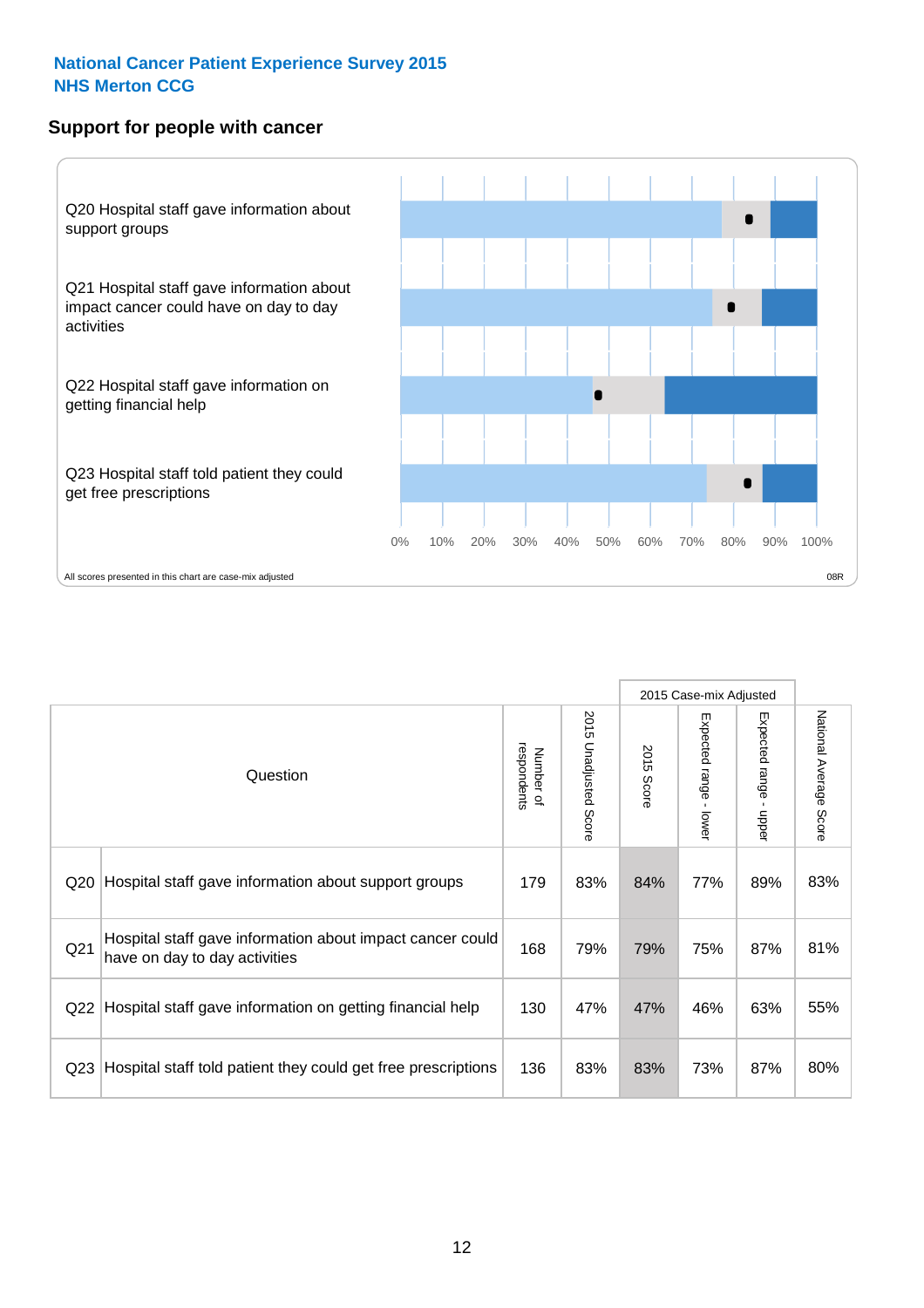#### **Operations**



|     |                                                                 |                                              |                             |               | 2015 Case-mix Adjusted     |                           |                              |
|-----|-----------------------------------------------------------------|----------------------------------------------|-----------------------------|---------------|----------------------------|---------------------------|------------------------------|
|     | Question                                                        | respondents<br>Number<br>$\overline{\sigma}$ | 2015<br>Unadjusted<br>Score | 2015<br>Score | Expected<br>range<br>lower | Expected<br>range<br>dddn | National<br>Average<br>Score |
| Q26 | Staff explained how operation had gone in<br>understandable way | 122                                          | 75%                         | 76%           | 70%                        | 85%                       | 78%                          |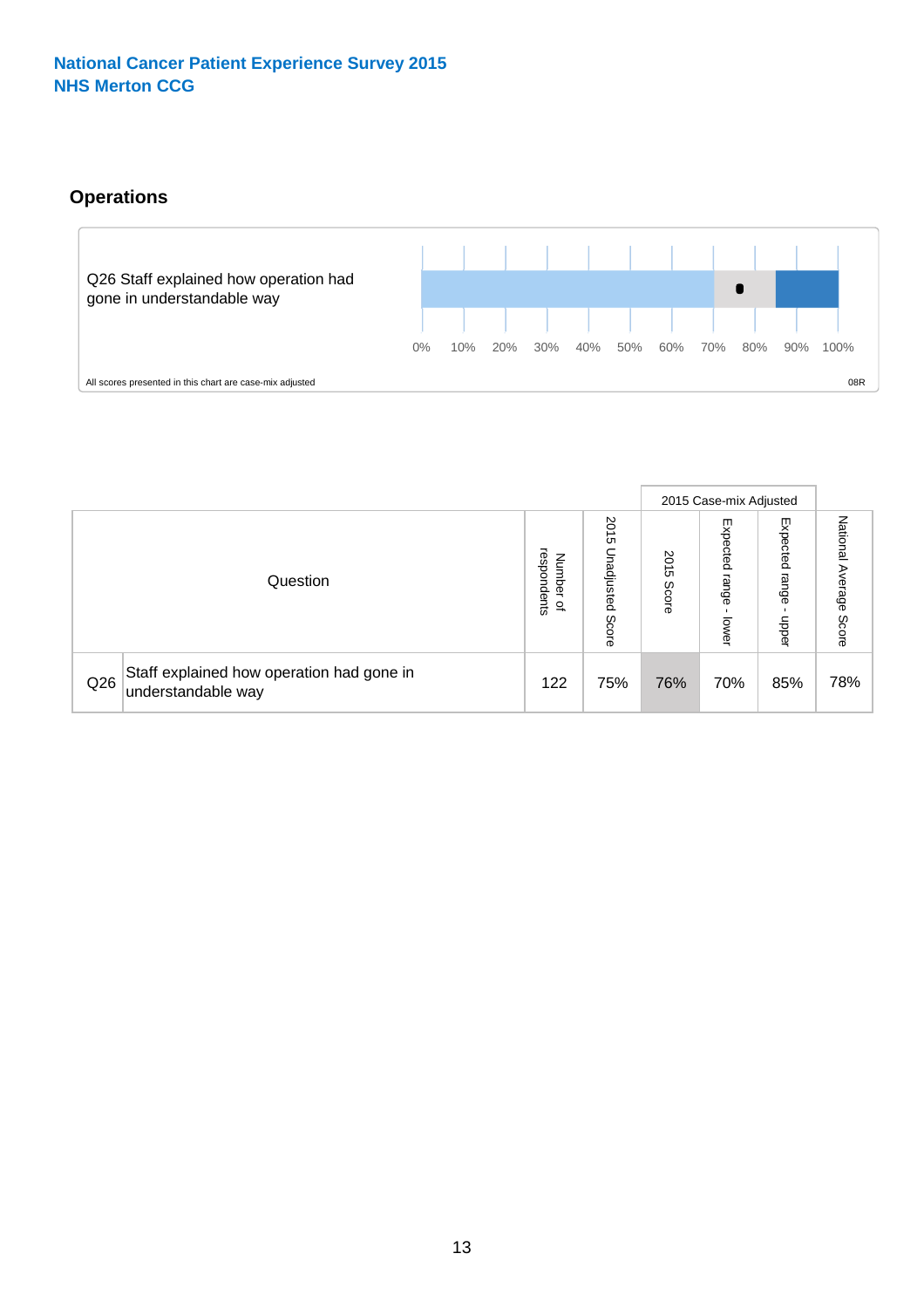#### **Hospital care as an inpatient (Part 1 of 3)**



All scores presented in this chart are case-mix adjusted (38R) and the extent of the second scores presented in this chart are case-mix adjusted (38R) and the scores presented in this chart are case-mix adjusted

|                 |                                                                                           |                          |                                 |               | 2015 Case-mix Adjusted                  |                           |                        |
|-----------------|-------------------------------------------------------------------------------------------|--------------------------|---------------------------------|---------------|-----------------------------------------|---------------------------|------------------------|
|                 | Question                                                                                  | respondents<br>Number of | 2015<br><b>Unadjusted Score</b> | 2015<br>Score | Expected range<br>$\mathbf{I}$<br>lower | Expected range<br>- nbbeu | National Average Score |
| Q28             | Groups of doctors or nurses did not talk in front of patient<br>as if they were not there | 145                      | 80%                             | 80%           | 75%                                     | 88%                       | 81%                    |
| Q29             | Patient had confidence and trust in all doctors treating<br>them                          | 149                      | 86%                             | 86%           | 78%                                     | 90%                       | 84%                    |
| Q30             | Patient's family or someone close definitely had<br>opportunity to talk to doctor         | 128                      | 72%                             | 72%           | 64%                                     | 80%                       | 72%                    |
| Q <sub>31</sub> | Patient had confidence and trust in all ward nurses                                       | 148                      | 72%                             | 72%           | 65%                                     | 80%                       | 72%                    |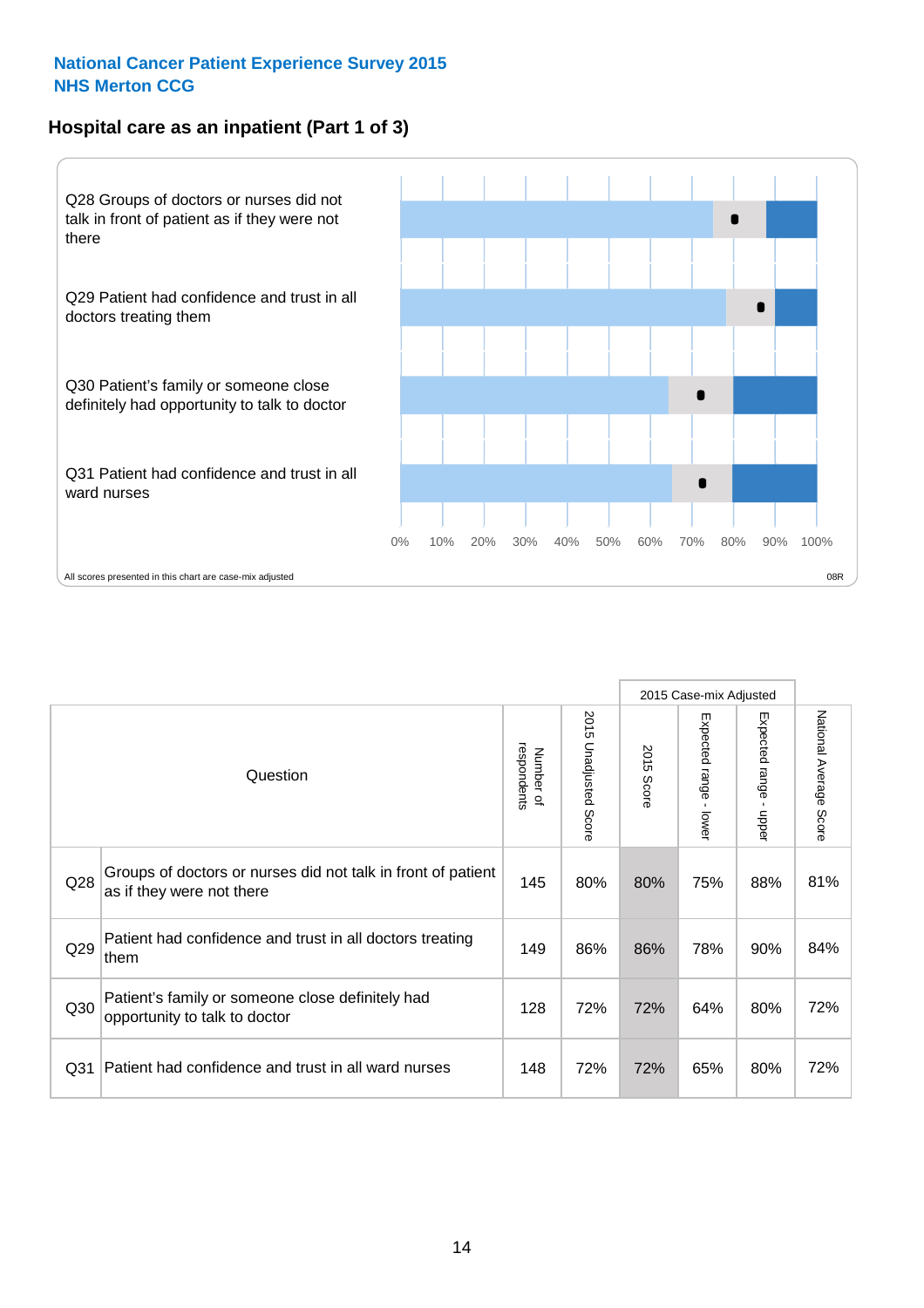#### **Hospital care as an inpatient (Part 2 of 3)**



|                 |                                                                         |                          |                                 |               | 2015 Case-mix Adjusted |                                         |                           |
|-----------------|-------------------------------------------------------------------------|--------------------------|---------------------------------|---------------|------------------------|-----------------------------------------|---------------------------|
|                 | Question                                                                | respondents<br>Number of | 2015<br><b>Unadjusted Score</b> | 2015<br>Score | Expected range - lower | Expected range<br>$\mathbf{r}$<br>hbber | National Average<br>Score |
| Q32             | Always / nearly always enough nurses on duty                            | 149                      | 68%                             | 68%           | 58%                    | 74%                                     | 66%                       |
| Q <sub>33</sub> | All staff asked patient what name they preferred to be<br>called by     | 148                      | 57%                             | 60%           | 56%                    | 77%                                     | 67%                       |
| Q34             | Always given enough privacy when discussing condition<br>or treatment   | 148                      | 86%                             | 86%           | 79%                    | 91%                                     | 85%                       |
| Q <sub>35</sub> | Patient was able to discuss worries or fears with staff<br>during visit | 109                      | 50%                             | 51%           | 42%                    | 61%                                     | 52%                       |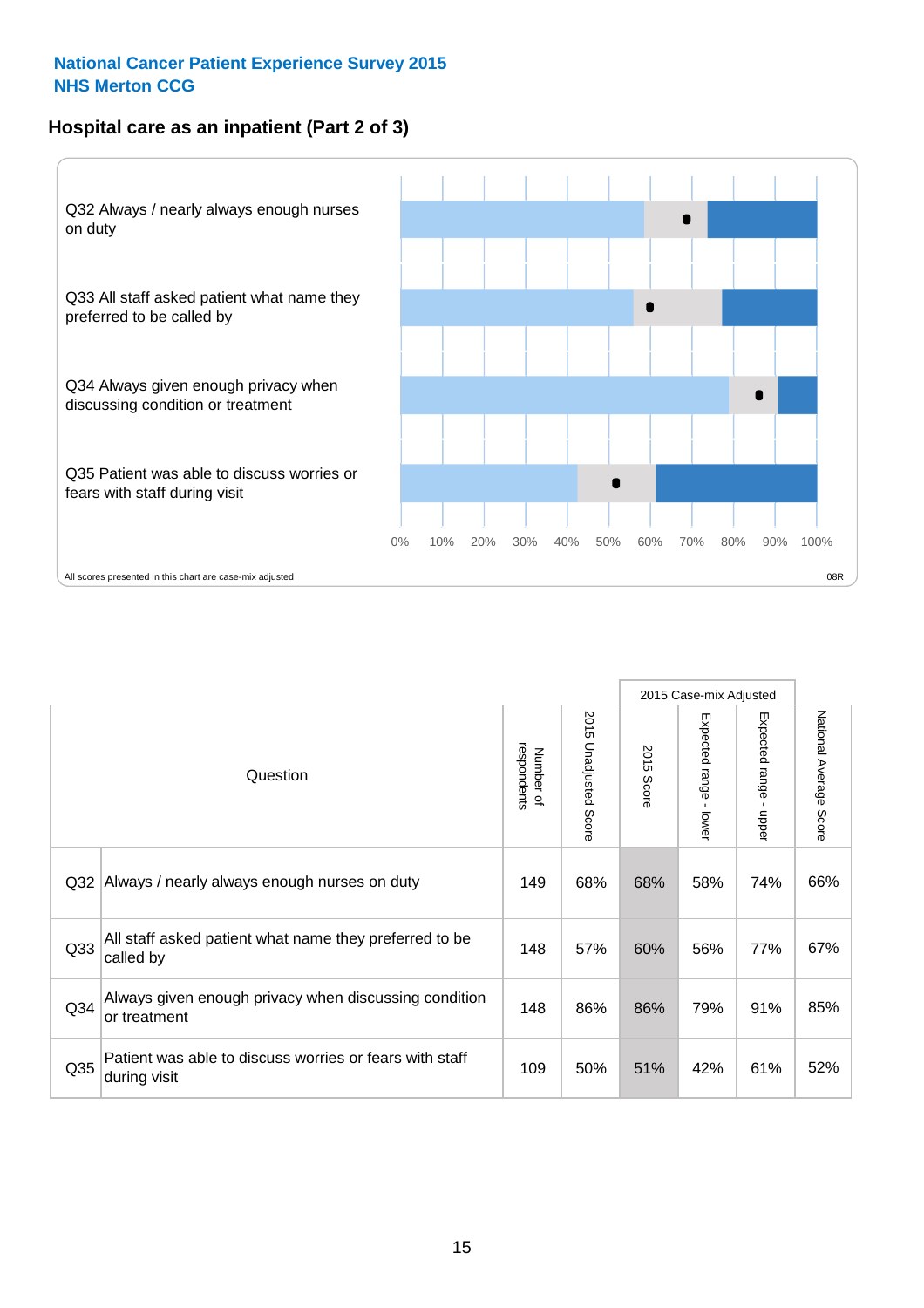#### **Hospital care as an inpatient (Part 3 of 3)**



|                 |                                                                                     |                          |                             |                      | 2015 Case-mix Adjusted                    |                           |                        |
|-----------------|-------------------------------------------------------------------------------------|--------------------------|-----------------------------|----------------------|-------------------------------------------|---------------------------|------------------------|
|                 | Question                                                                            | respondents<br>Number of | 2015<br>Unadjusted<br>Score | 2015<br><b>Score</b> | Expected range<br>$\blacksquare$<br>lower | Expected range -<br>nbber | National Average Score |
| Q36             | Hospital staff definitely did everything to help control pain                       | 131                      | 78%                         | 79%                  | 78%                                       | 90%                       | 84%                    |
| Q <sub>37</sub> | Always treated with respect and dignity by staff                                    | 149                      | 85%                         | 86%                  | 82%                                       | 93%                       | 87%                    |
| Q38             | Given clear written information about what should / should<br>not do post discharge | 140                      | 87%                         | 87%                  | 78%                                       | 90%                       | 84%                    |
| Q39             | Staff told patient who to contact if worried post discharge                         | 144                      | 93%                         | 93%                  | 90%                                       | 98%                       | 94%                    |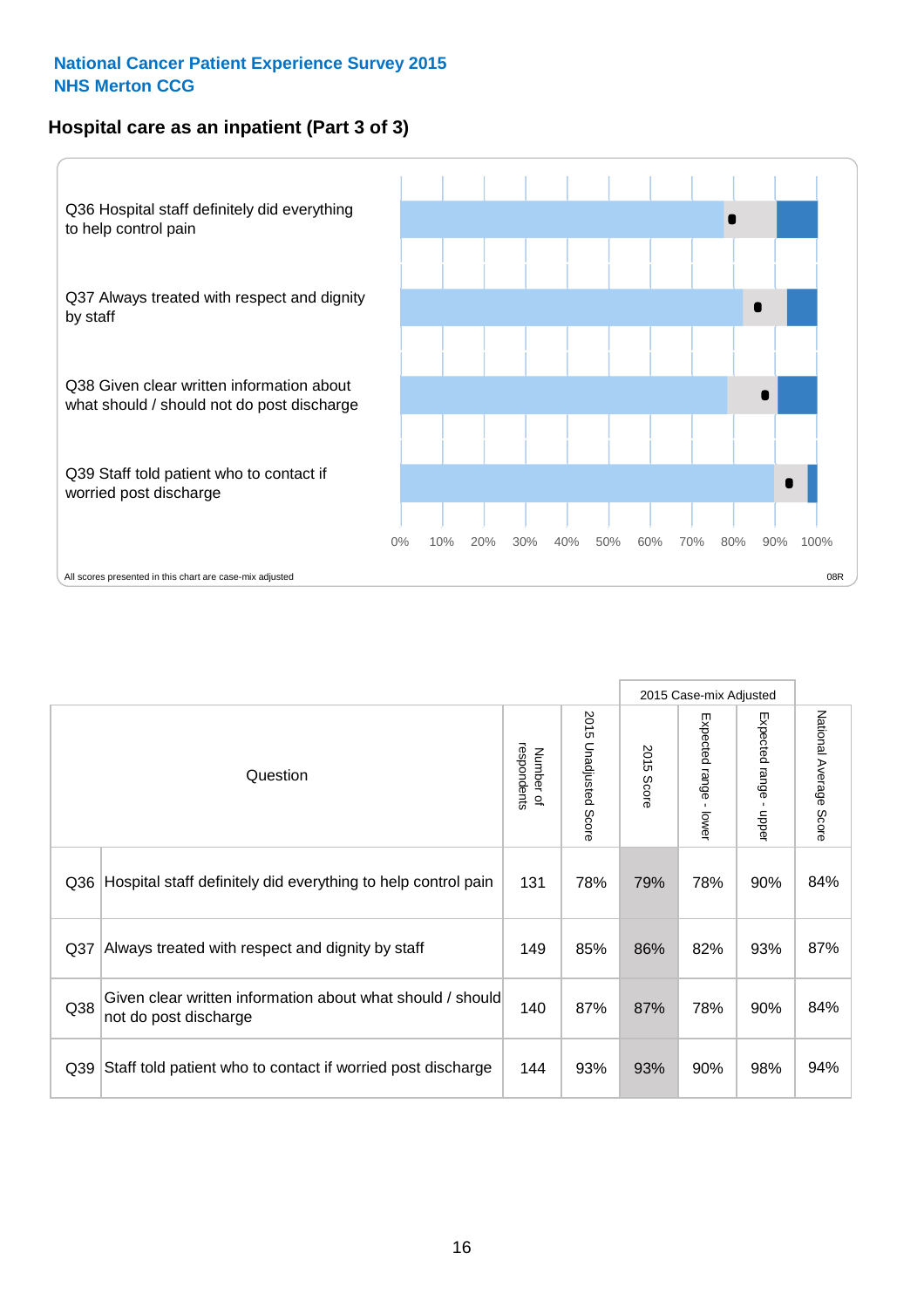#### **Hospital care as a day patient / outpatient (Part 1 of 2)**



|     |                                                                                    |                          |                                 | 2015 Case-mix Adjusted |                                           |                                           |                        |
|-----|------------------------------------------------------------------------------------|--------------------------|---------------------------------|------------------------|-------------------------------------------|-------------------------------------------|------------------------|
|     | Question                                                                           | respondents<br>Number of | 2015<br><b>Unadjusted Score</b> | 2015<br><b>Score</b>   | Expected range<br>$\blacksquare$<br>lower | Expected range<br>$\blacksquare$<br>nbber | National Average Score |
| Q41 | Patient was able to discuss worries or fears with staff<br>during visit            | 176                      | 63%                             | 65%                    | 63%                                       | 77%                                       | 70%                    |
| Q42 | Doctor had the right notes and other documentation with<br>them                    | 209                      | 96%                             | 96%                    | 93%                                       | 98%                                       | 96%                    |
| Q44 | Beforehand patient had all information needed about<br>radiotherapy treatment      | 60                       | 87%                             | 87%                    | 77%                                       | 95%                                       | 86%                    |
| Q45 | Patient given understandable information about whether<br>radiotherapy was working | 53                       | 53%                             | 54%                    | 46%                                       | 73%                                       | 60%                    |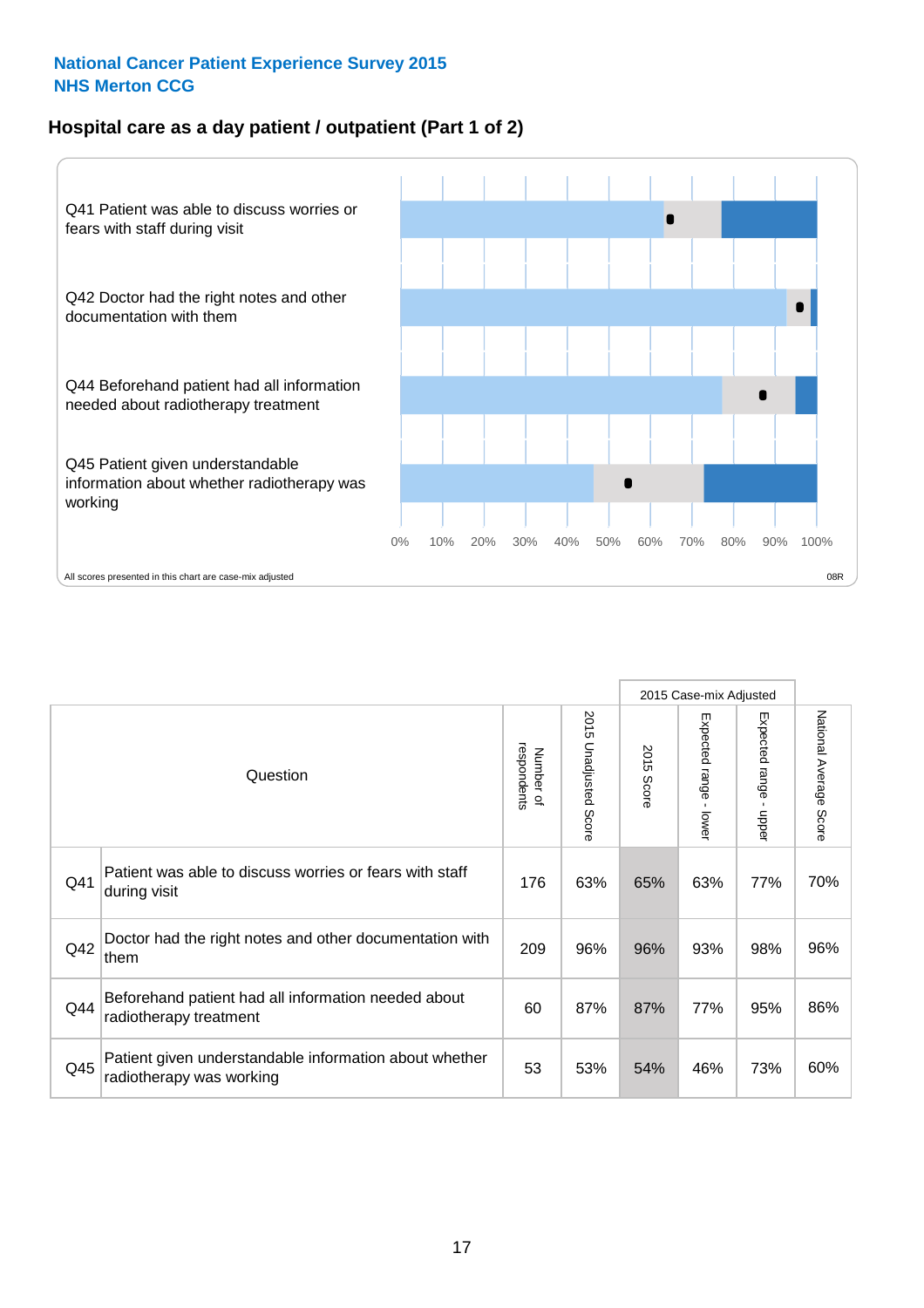#### **Hospital care as a day patient / outpatient (Part 2 of 2)**



|     |                                                                                    |                                       |                             | 2015 Case-mix Adjusted |                              |                         |                           |
|-----|------------------------------------------------------------------------------------|---------------------------------------|-----------------------------|------------------------|------------------------------|-------------------------|---------------------------|
|     | Question                                                                           | respondents<br>Number<br>$\mathbf{Q}$ | 2015<br>Unadjusted<br>Score | 2015<br>Score          | Expected<br>I range<br>lower | Expected range<br>nbber | National Average<br>Score |
| Q47 | Beforehand patient had all information needed about<br>chemotherapy treatment      | 117                                   | 78%                         | 79%                    | 78%                          | 91%                     | 84%                       |
| Q48 | Patient given understandable information about whether<br>chemotherapy was working | 113                                   | 70%                         | 71%                    | 59%                          | 76%                     | 68%                       |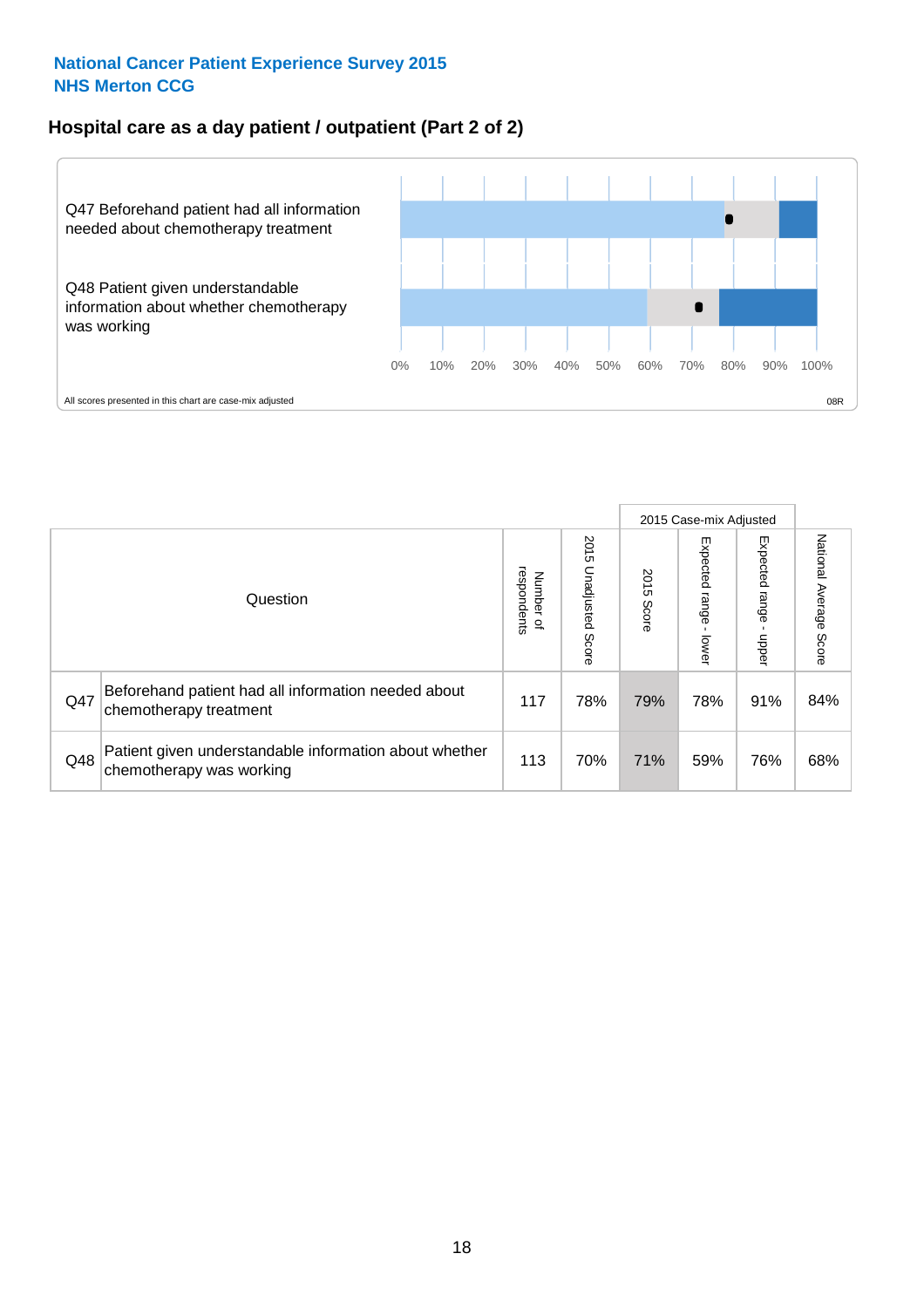#### **Home care and support**



All scores presented in this chart are case-mix adjusted

|                 |                                                                                                     |                          |                          | 2015 Case-mix Adjusted |                              |                         |                                  |
|-----------------|-----------------------------------------------------------------------------------------------------|--------------------------|--------------------------|------------------------|------------------------------|-------------------------|----------------------------------|
|                 | Question                                                                                            | respondents<br>Number of | 2015<br>Unadjusted Score | 2015<br>Score          | Expected<br>I range<br>lower | Expected range<br>nbber | National Average<br><b>Score</b> |
| Q49             | Hospital staff gave family or someone close all the<br>information needed to help with care at home | 176                      | 51%                      | 51%                    | 50%                          | 65%                     | 58%                              |
| Q50             | Patient definitely given enough support from health or<br>social services during treatment          | 129                      | 44%                      | 45%                    | 44%                          | 63%                     | 54%                              |
| Q <sub>51</sub> | Patient definitely given enough support from health or<br>social services after treatment           | 84                       | 36%                      | 38%                    | 34%                          | 55%                     | 45%                              |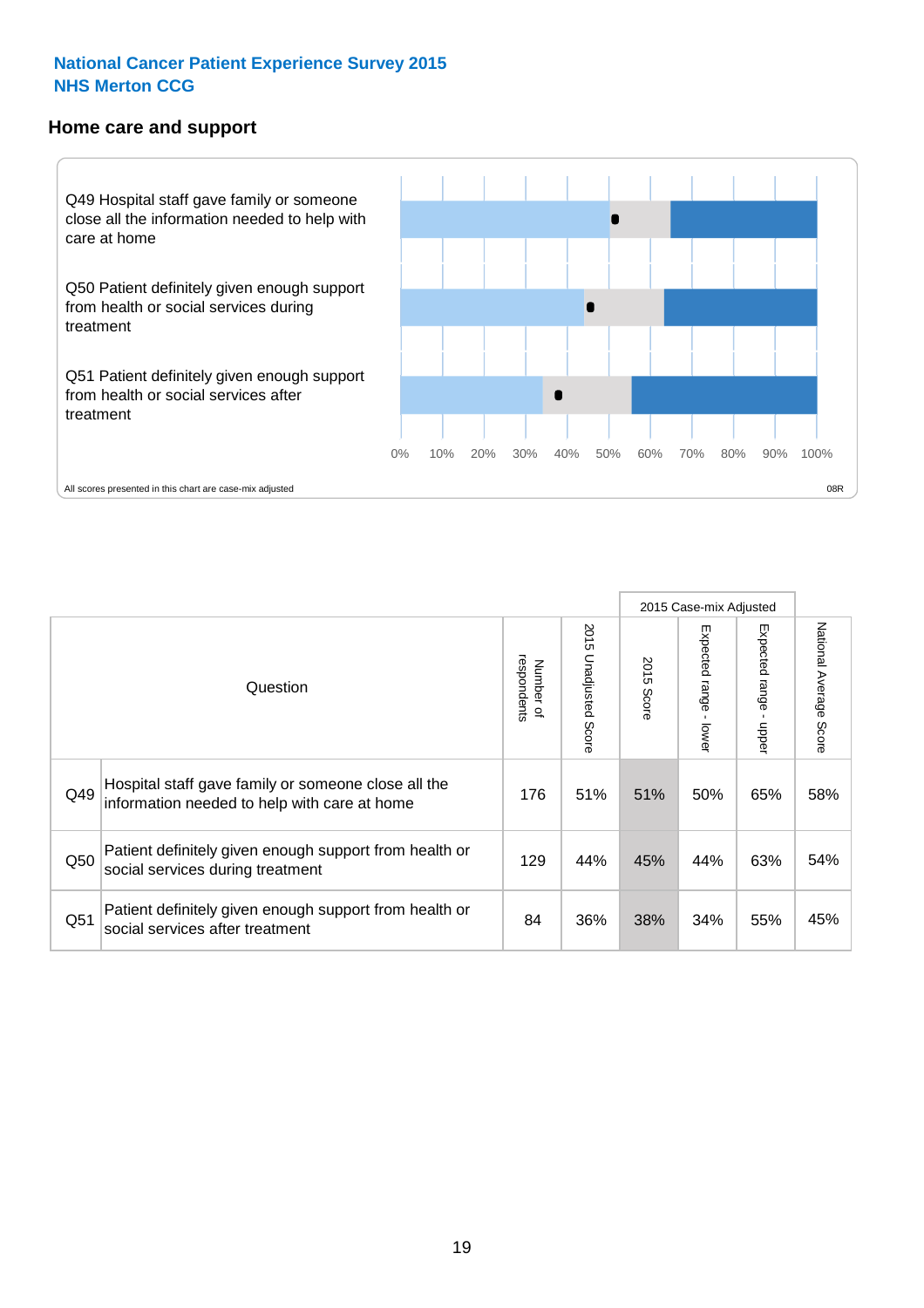#### **Care from your general practice**



|     |                                                                           |                                              |                             | 2015 Case-mix Adjusted |                                    |                              |                           |
|-----|---------------------------------------------------------------------------|----------------------------------------------|-----------------------------|------------------------|------------------------------------|------------------------------|---------------------------|
|     | Question                                                                  | respondents<br>Number<br>$\overline{\sigma}$ | 2015<br>Unadjusted<br>Score | 2015<br>Score          | Expected<br><b>Irange</b><br>lower | Expected<br>  range<br>doper | National Average<br>Score |
| Q52 | GP given enough information about patient's condition<br>and treatment    | 200                                          | 96%                         | 96%                    | 92%                                | 98%                          | 95%                       |
| Q53 | Practice staff definitely did everything they could to<br>support patient | 165                                          | 59%                         | 59%                    | 55%                                | 70%                          | 63%                       |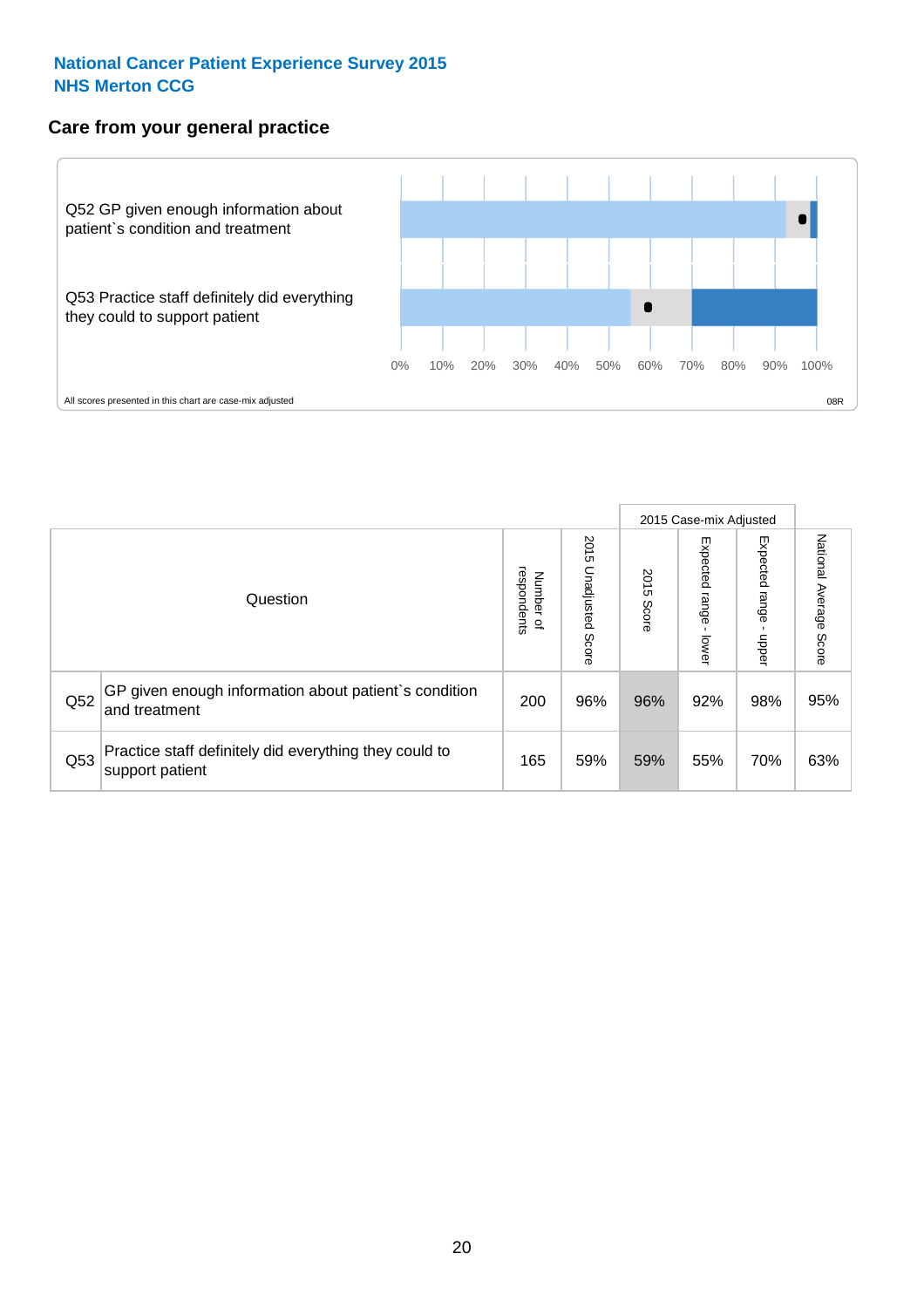#### **Your overall NHS care (Part 1 of 2)**



|     |                                                                    |                          |                          | 2015 Case-mix Adjusted |                                           |                                           |                        |
|-----|--------------------------------------------------------------------|--------------------------|--------------------------|------------------------|-------------------------------------------|-------------------------------------------|------------------------|
|     | Question                                                           | respondents<br>Number of | 2015<br>Unadjusted Score | 2015<br><b>Score</b>   | Expected range<br>$\blacksquare$<br>lower | Expected range<br>$\blacksquare$<br>nbber | National Average Score |
| Q54 | Hospital and community staff always worked well together           | 216                      | 52%                      | 54%                    | 54%                                       | 68%                                       | 61%                    |
| Q55 | Patient given a care plan                                          | 168                      | 33%                      | 33%                    | 26%                                       | 40%                                       | 33%                    |
| Q56 | Overall the administration of the care was very good /<br>good     | 228                      | 88%                      | 88%                    | 85%                                       | 93%                                       | 89%                    |
| Q57 | Length of time for attending clinics and appointments was<br>right | 226                      | 62%                      | 63%                    | 58%                                       | 74%                                       | 66%                    |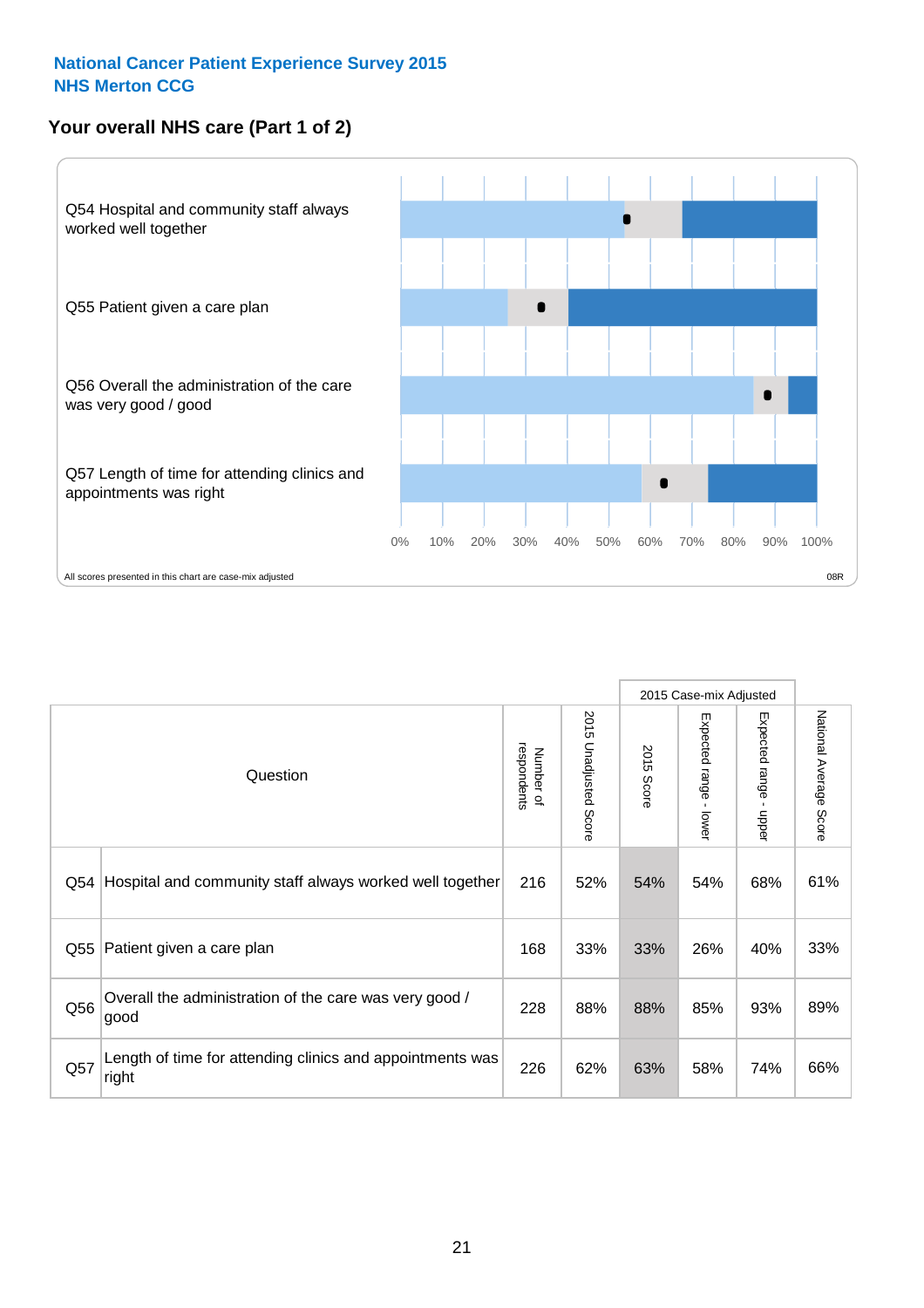#### **Your overall NHS care (Part 2 of 2)**



|     |                                                       |                                         |                             | 2015 Case-mix Adjusted |                            |                            |                        |
|-----|-------------------------------------------------------|-----------------------------------------|-----------------------------|------------------------|----------------------------|----------------------------|------------------------|
|     | Question                                              | respondents<br>Number<br>$\overline{a}$ | 2015<br>Jnadjusted<br>Score | 2015<br>Score          | Expected<br>range<br>lower | Expected<br>range<br>doper | National Average Score |
| Q58 | Taking part in cancer research discussed with patient | 210                                     | 39%                         | 38%                    | 20%                        | 37%                        | 28%                    |



|     |                                                                        |                                              |                             |               | 2015 Case-mix Adjusted                                    |                                          |                              |
|-----|------------------------------------------------------------------------|----------------------------------------------|-----------------------------|---------------|-----------------------------------------------------------|------------------------------------------|------------------------------|
|     | Question                                                               | respondents<br>Number<br>$\overline{\sigma}$ | 2015<br>Inadjusted<br>Score | 2015<br>Score | OWer<br>limit<br>range<br>$\overline{\sigma}$<br>expected | Upper<br>limit<br>range<br>õ<br>expected | National<br>Average<br>Score |
| Q59 | Patient's average rating of care scored from very poor to<br>very good | 222                                          | 8.6                         | 8.7           | 8.5                                                       | 8.9                                      | 8.7                          |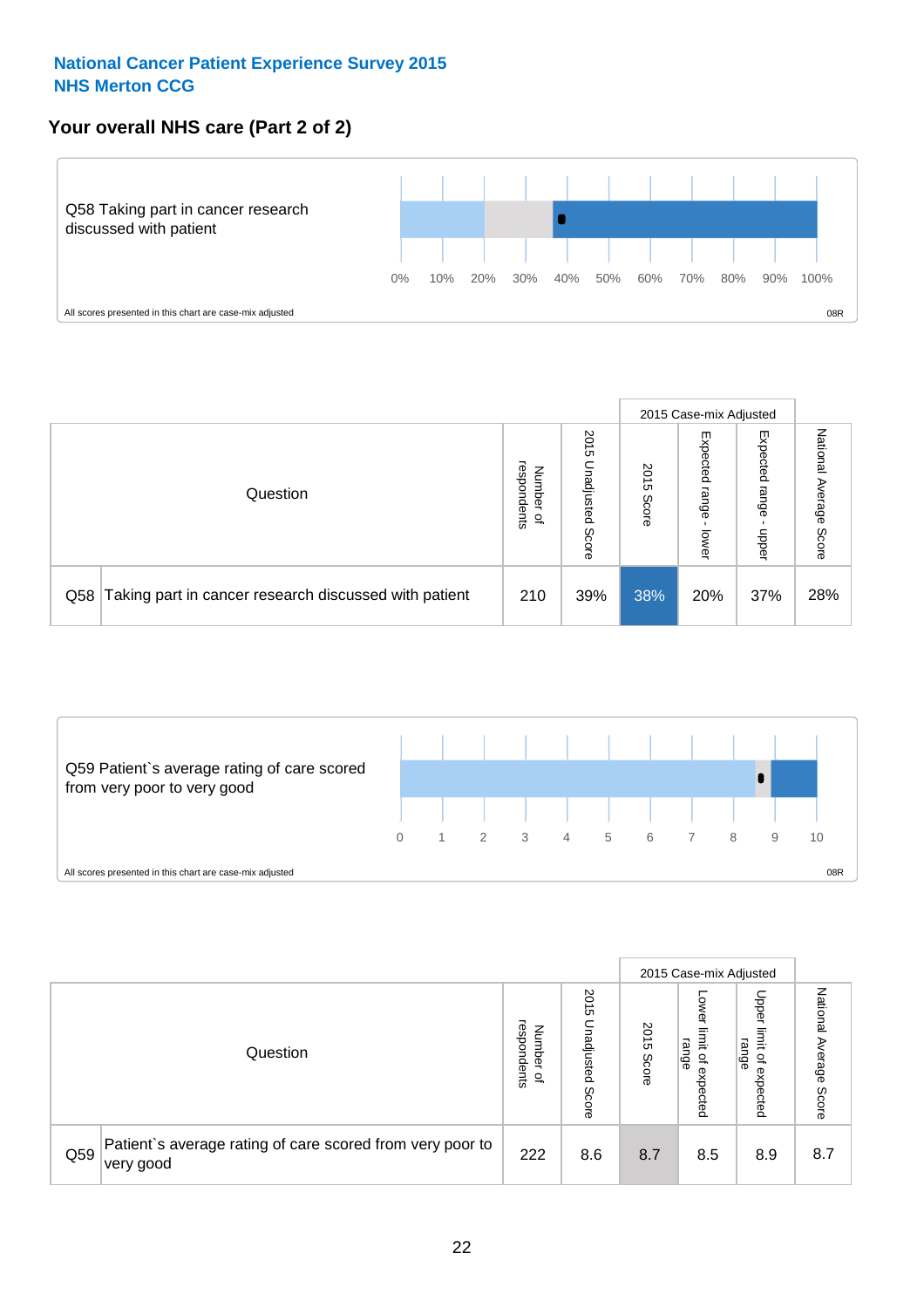### **Comparisons by tumour group for this CCG**

The following tables show the unadjusted CCG and the national percentage scores for each question broken down by tumour group. Where a cell in the table contains an asterisk this indicates that the number of patients in that group was below 21 and too small to display. Where a cell in the table contains "n.a." this indicates that there were no respondents for that tumour group.

### **Seeing your GP**

|                      | Q1. Saw GP once /<br>had to go to hospital | twice before being told | Q2. Patient thought<br>they were seen as<br>soon as necessary |                 |  |
|----------------------|--------------------------------------------|-------------------------|---------------------------------------------------------------|-----------------|--|
| <b>Cancer type</b>   | This CCG <sup>\$</sup>                     | <b>National</b>         | This CCG <sup>\$</sup>                                        | <b>National</b> |  |
| Brain / CNS          | n.a.                                       | 60%                     | $\star$                                                       | 77%             |  |
| <b>Breast</b>        | 90%                                        | 93%                     | 80%                                                           | 88%             |  |
| Colorectal / LGT     | $\star$                                    | 72%                     | 88%                                                           | 80%             |  |
| Gynaecological       | $\star$                                    | 75%                     | $\star$                                                       | 78%             |  |
| Haematological       | 71%                                        | 64%                     | 76%                                                           | 80%             |  |
| <b>Head and Neck</b> | $\star$                                    | 77%                     | $\star$                                                       | 79%             |  |
| Lung                 | $\star$                                    | 69%                     | $\star$                                                       | 83%             |  |
| Prostate             | $\star$                                    | 79%                     | $\star$                                                       | 85%             |  |
| Sarcoma              | $\star$                                    | 64%                     | $\star$                                                       | 69%             |  |
| Skin                 | $\star$                                    | 91%                     | $\star$                                                       | 87%             |  |
| <b>Upper Gastro</b>  | $\star$                                    | 70%                     | $\star$                                                       | 78%             |  |
| Urological           | 78%                                        | 81%                     | 75%                                                           | 84%             |  |
| Other                | $\star$                                    | 70%                     | $\star$                                                       | 78%             |  |
| <b>All Cancers</b>   | 75%                                        | 76%                     | 80%                                                           | 82%             |  |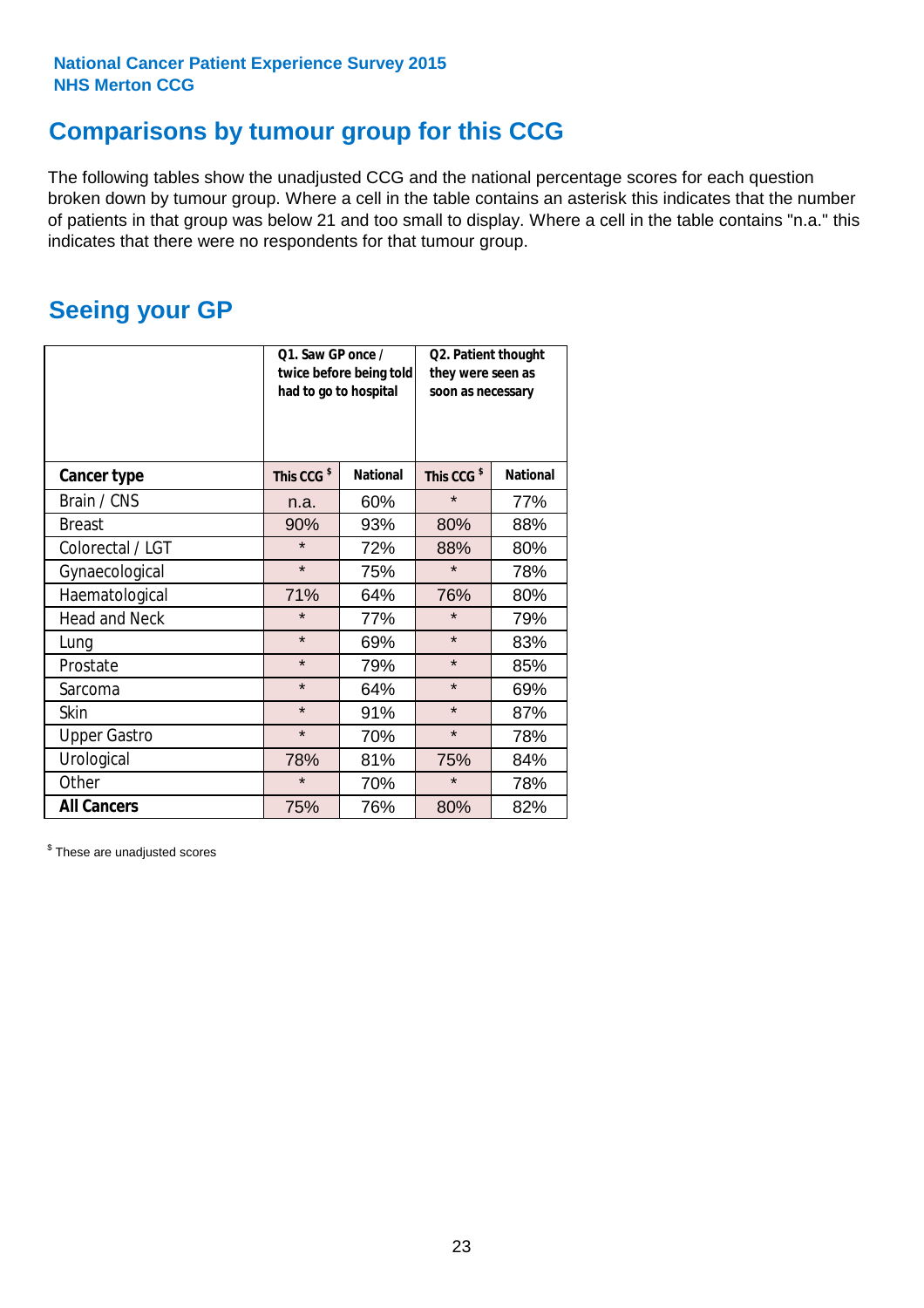## **Diagnostic tests**

|                      | be done was about<br>right | Q6. The length of time<br>waiting for the test to | Q7. Given complete<br>explanation of test<br>results in<br>understandable way |                 |  |
|----------------------|----------------------------|---------------------------------------------------|-------------------------------------------------------------------------------|-----------------|--|
| <b>Cancer type</b>   | This CCG <sup>\$</sup>     | <b>National</b>                                   | This CCG <sup>\$</sup>                                                        | <b>National</b> |  |
| Brain / CNS          | $\star$                    | 87%                                               | $\star$                                                                       | 69%             |  |
| <b>Breast</b>        | 85%                        | 90%                                               | 73%                                                                           | 82%             |  |
| Colorectal / LGT     | 88%                        | 86%                                               | 88%                                                                           | 81%             |  |
| Gynaecological       | $\star$                    | 84%                                               | $\star$                                                                       | 76%             |  |
| Haematological       | 90%                        | 87%                                               | 77%                                                                           | 76%             |  |
| <b>Head and Neck</b> | $\star$                    | 84%                                               | $\star$                                                                       | 77%             |  |
| Lung                 | $\star$                    | 87%                                               | $\star$                                                                       | 78%             |  |
| Prostate             | $\star$                    | 85%                                               | $\star$                                                                       | 79%             |  |
| Sarcoma              | $\star$                    | 81%                                               | $\star$                                                                       | 77%             |  |
| Skin                 | $\star$                    | 89%                                               | $\star$                                                                       | 85%             |  |
| <b>Upper Gastro</b>  | $\star$                    | 83%                                               | $\star$                                                                       | 77%             |  |
| Urological           | 87%                        | 85%                                               | 67%                                                                           | 78%             |  |
| Other                | $\star$<br>85%             |                                                   | $\star$                                                                       | 76%             |  |
| <b>All Cancers</b>   | 87%                        | 87%                                               | 76%                                                                           | 79%             |  |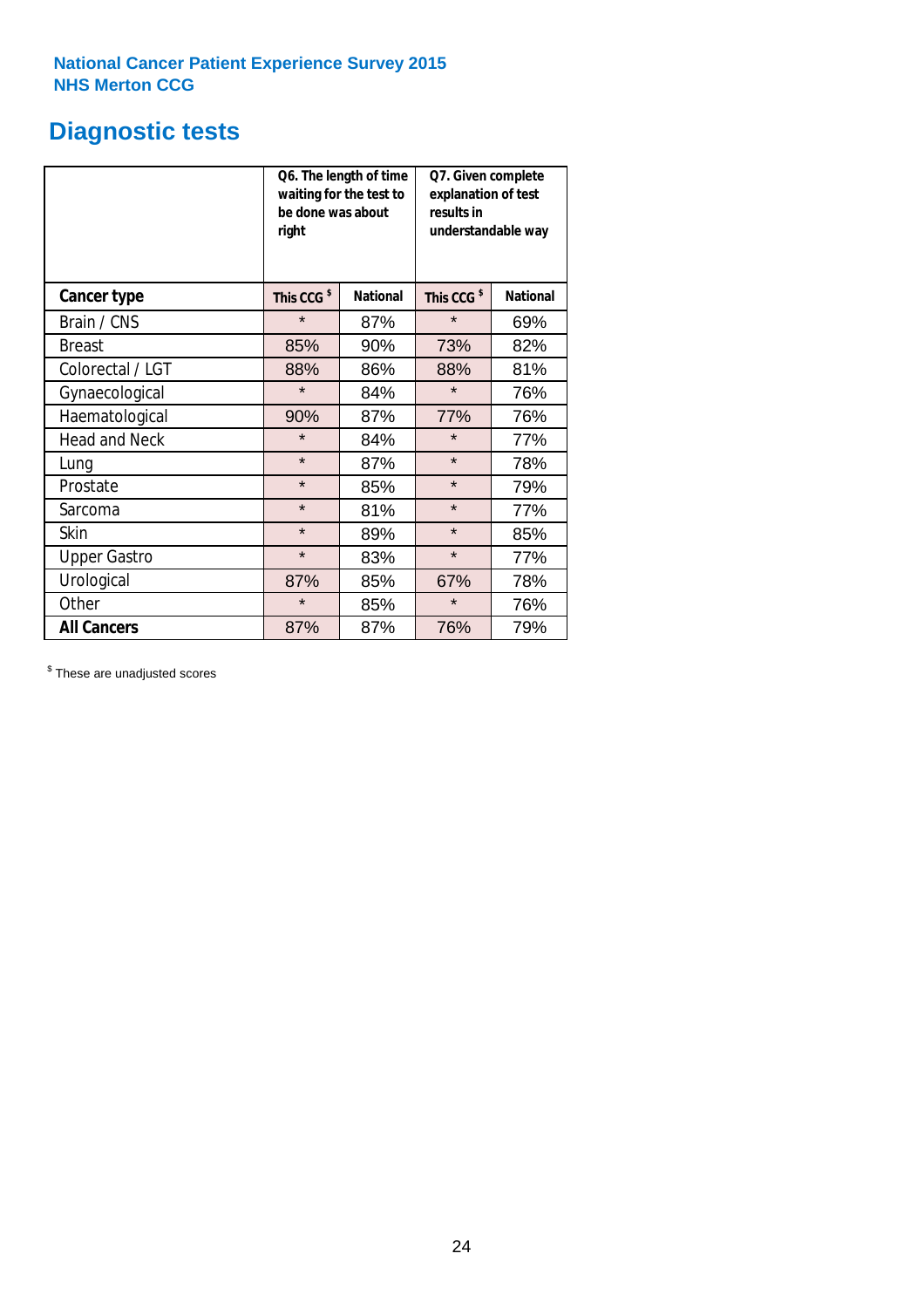## **Finding out what was wrong with you**

|                      | Q8. Patient told they<br>could bring a family<br>member or friend<br>when first told they<br>had cancer |                 | Q9. Patient felt they<br>were told sensitively<br>that they had cancer |                 | Q10. Patient<br>completely understood<br>the explanation of<br>what was wrong |                 | Q11. Patient given<br>easy to understand<br>written information<br>about the type of<br>cancer they had |                 |
|----------------------|---------------------------------------------------------------------------------------------------------|-----------------|------------------------------------------------------------------------|-----------------|-------------------------------------------------------------------------------|-----------------|---------------------------------------------------------------------------------------------------------|-----------------|
| <b>Cancer type</b>   | This CCG <sup>\$</sup>                                                                                  | <b>National</b> | This CCG <sup>\$</sup>                                                 | <b>National</b> | This CCG <sup>\$</sup>                                                        | <b>National</b> | This CCG <sup>\$</sup>                                                                                  | <b>National</b> |
| Brain / CNS          | $\star$                                                                                                 | 85%             | $\star$                                                                | 79%             | $\star$                                                                       | 60%             | $\star$                                                                                                 | 62%             |
| <b>Breast</b>        | 87%                                                                                                     | 83%             | 84%                                                                    | 88%             | 70%                                                                           | 78%             | 70%                                                                                                     | 76%             |
| Colorectal / LGT     | 82%                                                                                                     | 83%             | 88%                                                                    | 85%             | 84%                                                                           | 79%             | 71%                                                                                                     | 71%             |
| Gynaecological       | $\star$                                                                                                 | 75%             | $\star$                                                                | 83%             | $\star$                                                                       | 73%             | $\star$                                                                                                 | 69%             |
| Haematological       | 75%                                                                                                     | 75%             | 84%                                                                    | 83%             | 61%                                                                           | 60%             | 80%                                                                                                     | 74%             |
| <b>Head and Neck</b> | $\star$                                                                                                 | 73%             | $\star$                                                                | 85%             | $\star$                                                                       | 75%             | $\star$                                                                                                 | 61%             |
| Lung                 | $\star$                                                                                                 | 80%             | $\star$                                                                | 83%             | $\star$                                                                       | 75%             | $\star$                                                                                                 | 66%             |
| Prostate             | $\star$                                                                                                 | 80%             | 82%                                                                    | 84%             | 77%                                                                           | 78%             | 86%                                                                                                     | 80%             |
| Sarcoma              | $\star$                                                                                                 | 77%             | $\star$                                                                | 82%             | $\star$                                                                       | 63%             | $\star$                                                                                                 | 61%             |
| Skin                 | $\star$                                                                                                 | 71%             | $\star$                                                                | 90%             | $\star$                                                                       | 83%             | $\star$                                                                                                 | 84%             |
| <b>Upper Gastro</b>  | $\star$                                                                                                 | 79%             | $\star$                                                                | 79%             | $\star$                                                                       | 72%             | $\star$                                                                                                 | 64%             |
| Urological           | 87%                                                                                                     | 74%             | 89%                                                                    | 82%             | 89%                                                                           | 76%             | 88%                                                                                                     | 71%             |
| Other                | $\star$                                                                                                 | 77%             | $\star$                                                                | 82%             | $\star$                                                                       | 72%             | $\star$                                                                                                 | 61%             |
| <b>All Cancers</b>   | 83%                                                                                                     | 79%             | 87%                                                                    | 84%             | 74%                                                                           | 73%             | 75%                                                                                                     | 72%             |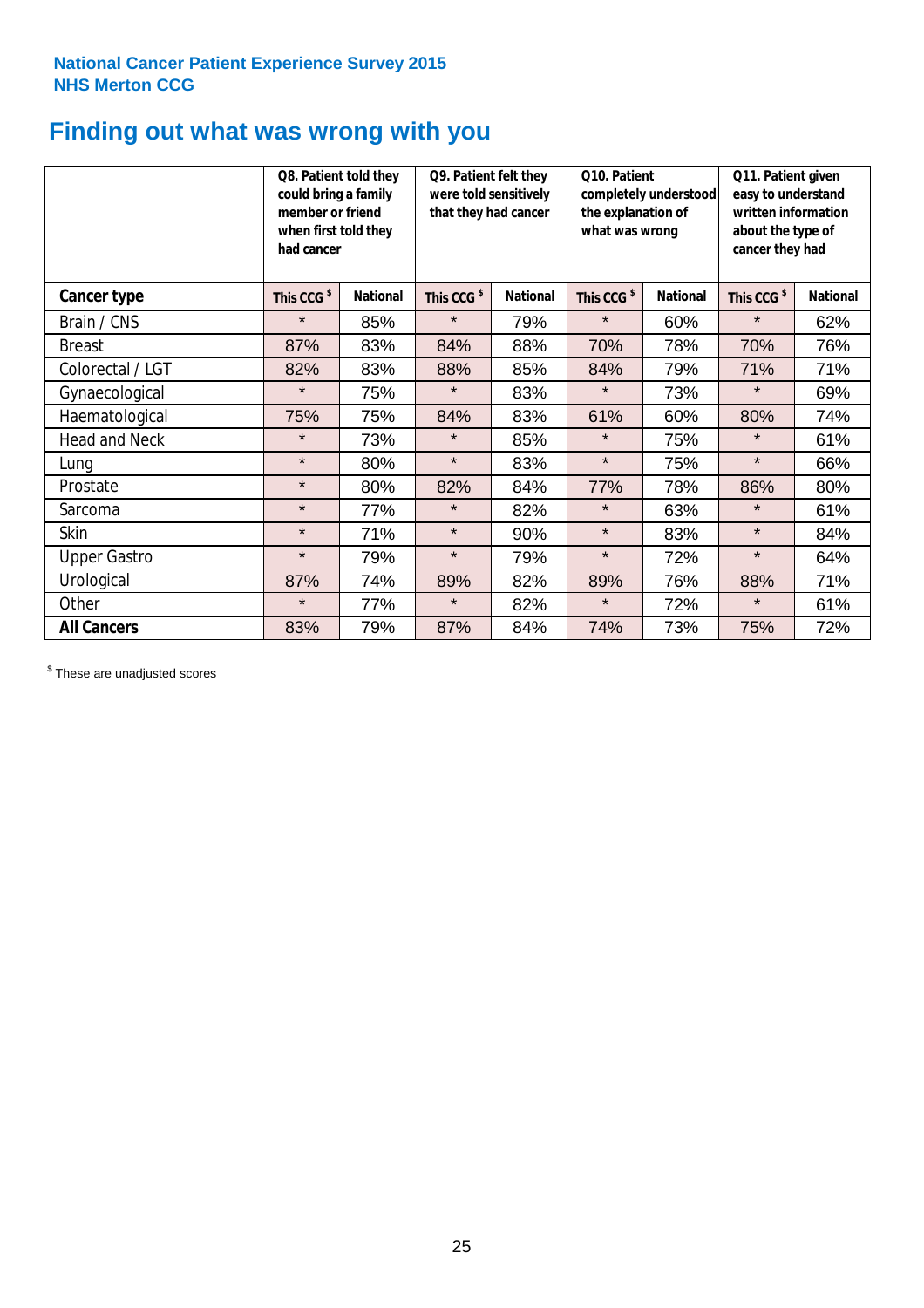# **Deciding the best treatment for you**

|                      | treatment options<br>were completely<br>explained | Q12. Patient felt that | Q13. Possible side<br>understandable way | effects explained in an | Q14. Patient given<br>practical advice and<br>support in dealing with<br>side effects of<br>treatment |                 |  |
|----------------------|---------------------------------------------------|------------------------|------------------------------------------|-------------------------|-------------------------------------------------------------------------------------------------------|-----------------|--|
| Cancer type          | This CCG <sup>\$</sup>                            | <b>National</b>        | This CCG <sup>\$</sup>                   | <b>National</b>         | This CCG <sup>\$</sup>                                                                                | <b>National</b> |  |
| Brain / CNS          | $\star$                                           | 80%                    | $\star$                                  | 71%                     | $\star$                                                                                               | 62%             |  |
| <b>Breast</b>        | 65%                                               | 84%                    | 73%                                      | 76%                     | 58%                                                                                                   | 69%             |  |
| Colorectal / LGT     | 76%                                               | 85%                    | 79%                                      | 75%                     | 67%                                                                                                   | 68%             |  |
| Gynaecological       | $\star$                                           | 84%                    | $\star$                                  | 76%                     | $\star$                                                                                               | 68%             |  |
| Haematological       | 85%                                               | 81%                    | 69%                                      | 69%                     | 56%                                                                                                   | 65%             |  |
| <b>Head and Neck</b> | $\star$                                           | 85%                    | $\star$                                  | 72%                     | $\star$                                                                                               | 67%             |  |
| Lung                 | $\star$                                           | 84%                    | $\star$                                  | 74%                     | $\star$                                                                                               | 69%             |  |
| Prostate             | 77%                                               | 80%                    | 71%                                      | 71%                     | 45%                                                                                                   | 61%             |  |
| Sarcoma              | $\star$                                           | 82%                    | $\star$                                  | 75%                     | $\star$                                                                                               | 66%             |  |
| Skin                 | $\star$                                           | 88%                    | $\star$                                  | 75%                     | $\star$                                                                                               | 74%             |  |
| <b>Upper Gastro</b>  | $\star$                                           | 83%                    | $\star$                                  | 72%                     | $\star$                                                                                               | 66%             |  |
| Urological           | 83%                                               | 80%                    | 69%                                      | 69%                     | 57%                                                                                                   | 61%             |  |
| Other                | $\star$                                           | 80%                    | $\star$                                  | 72%                     | $\star$                                                                                               | 64%             |  |
| <b>All Cancers</b>   | 77%                                               | 83%                    | 72%                                      | 73%                     | 61%                                                                                                   | 66%             |  |

|                      | in the future          | Q15. Patient definitely<br>told about side effects<br>that could affect them | Q16. Patient definitely<br>involved in decisions<br>about care and<br>treatment |                 |  |
|----------------------|------------------------|------------------------------------------------------------------------------|---------------------------------------------------------------------------------|-----------------|--|
| <b>Cancer type</b>   | This CCG <sup>\$</sup> | <b>National</b>                                                              | This CCG <sup>\$</sup>                                                          | <b>National</b> |  |
| Brain / CNS          | $\star$                | 56%                                                                          | $\star$                                                                         | 74%             |  |
| <b>Breast</b>        | 47%                    | 55%                                                                          | 62%                                                                             | 79%             |  |
| Colorectal / LGT     | 58%                    | 56%                                                                          | 71%                                                                             | 79%             |  |
| Gynaecological       | $\star$                | 54%                                                                          |                                                                                 | 76%             |  |
| Haematological       | 49%                    | 50%                                                                          |                                                                                 | 77%             |  |
| <b>Head and Neck</b> | $\star$                | 58%                                                                          | $\star$                                                                         | 76%             |  |
| Lung                 | $\star$                | 54%                                                                          | $\star$                                                                         | 78%             |  |
| Prostate             | 64%                    | 63%                                                                          | 77%                                                                             | 79%             |  |
| Sarcoma              | $\star$                | 54%                                                                          | $\star$                                                                         | 77%             |  |
| <b>Skin</b>          | $\star$                | 66%                                                                          | $\star$                                                                         | 86%             |  |
| <b>Upper Gastro</b>  | $\star$                | 53%                                                                          | $\star$                                                                         | 77%             |  |
| Urological           | 58%                    | 52%                                                                          | 69%                                                                             | 75%             |  |
| Other                | $\star$                | 51%                                                                          | $\star$                                                                         | 75%             |  |
| <b>All Cancers</b>   | 55%                    | 54%                                                                          | 73%                                                                             | 78%             |  |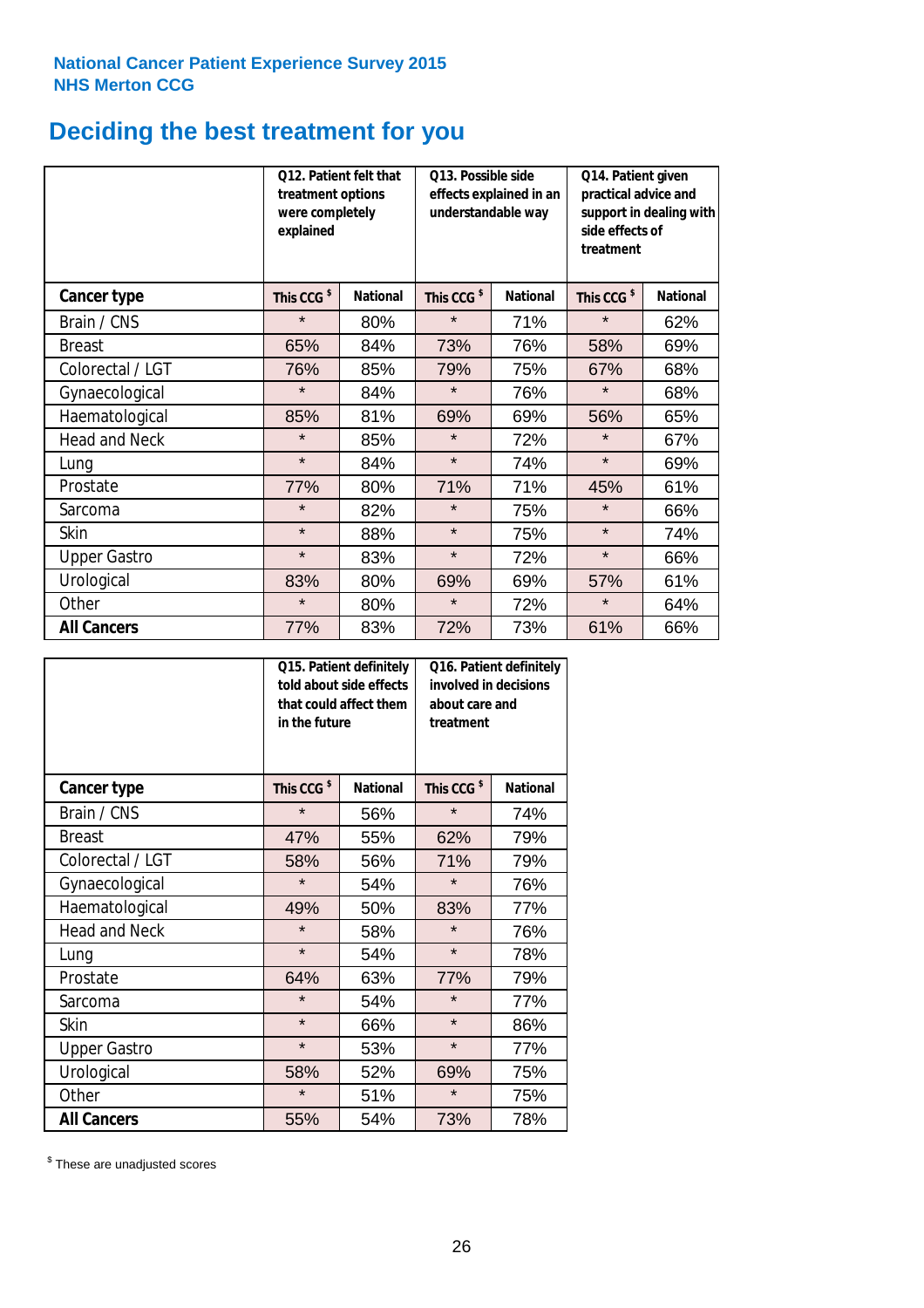# **Clinical Nurse Specialist**

|                      | would support them<br>through their<br>treatment | Q17. Patient given the<br>name of the CNS who | Q18. Patient found it<br>easy to contact their<br><b>CNS</b> |                 | <b>Q19. Get</b><br>understandable<br>answers to important<br>questions all or most<br>of the time |                 |
|----------------------|--------------------------------------------------|-----------------------------------------------|--------------------------------------------------------------|-----------------|---------------------------------------------------------------------------------------------------|-----------------|
| <b>Cancer type</b>   | This CCG <sup>\$</sup>                           | <b>National</b>                               | This CCG <sup>\$</sup>                                       | <b>National</b> | This CCG <sup>\$</sup>                                                                            | <b>National</b> |
| Brain / CNS          | $\star$                                          | 95%                                           | $\star$                                                      | 84%             | $\star$                                                                                           | 85%             |
| <b>Breast</b>        | 92%                                              | 94%                                           | 72%                                                          | 85%             | 65%                                                                                               | 88%             |
| Colorectal / LGT     | 100%                                             | 91%                                           | 83%                                                          | 88%             | 90%                                                                                               | 90%             |
| Gynaecological       | $\star$                                          | 93%                                           | $\star$                                                      | 86%             | $\star$                                                                                           | 87%             |
| Haematological       | 95%                                              | 89%                                           | 100%                                                         | 89%             | 88%                                                                                               | 90%             |
| <b>Head and Neck</b> | $\star$                                          | 88%                                           | $\star$                                                      | 86%             | $\star$                                                                                           | 88%             |
| Lung                 | $\star$                                          | 93%                                           | $\star$                                                      | 89%             | $\star$                                                                                           | 89%             |
| Prostate             | $\star$                                          | 89%                                           | $\star$                                                      | 83%             | $\star$                                                                                           | 88%             |
| Sarcoma              | $\star$                                          | 87%                                           | $\star$                                                      | 86%             | $\star$                                                                                           | 88%             |
| Skin                 | $\star$                                          | 88%                                           | $\star$                                                      | 90%             | $\star$                                                                                           | 92%             |
| <b>Upper Gastro</b>  | $\star$                                          | 92%                                           | $\star$                                                      | 87%             | $\star$                                                                                           | 88%             |
| Urological           | 92%                                              | 80%                                           | $\star$                                                      | 85%             | $\star$                                                                                           | 88%             |
| Other                | $\star$                                          | 86%                                           | $\star$                                                      | 86%             | $\star$                                                                                           | 87%             |
| <b>All Cancers</b>   | 93%                                              | 90%                                           | 85%                                                          | 87%             | 81%                                                                                               | 88%             |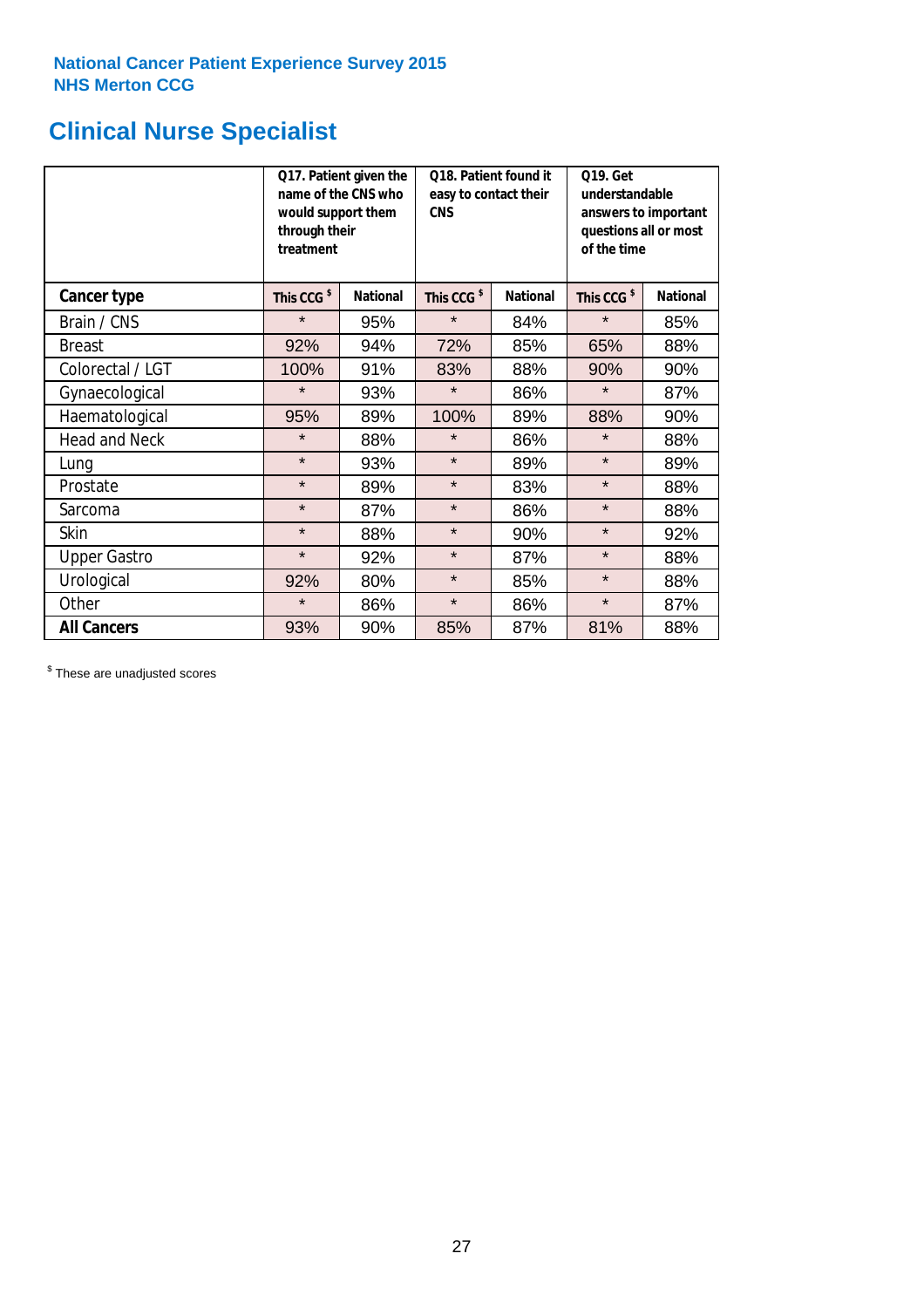# **Support for people with cancer**

|                      |                        | Q20. Hospital staff<br>gave information<br>about support groups<br>day activities |                        | Q21. Hospital staff<br>gave information<br>about impact cancer<br>could have on day to |                        | Q22. Hospital staff<br>gave information on<br>getting financial help |                        | Q23. Hospital staff told<br>patient they could get<br>free prescriptions |  |
|----------------------|------------------------|-----------------------------------------------------------------------------------|------------------------|----------------------------------------------------------------------------------------|------------------------|----------------------------------------------------------------------|------------------------|--------------------------------------------------------------------------|--|
| <b>Cancer type</b>   | This CCG <sup>\$</sup> | <b>National</b>                                                                   | This CCG <sup>\$</sup> | <b>National</b>                                                                        | This CCG <sup>\$</sup> | <b>National</b>                                                      | This CCG <sup>\$</sup> | <b>National</b>                                                          |  |
| Brain / CNS          | $\star$                | 85%                                                                               | $\star$                | 80%                                                                                    | $\star$                | 72%                                                                  | $\star$                | 79%                                                                      |  |
| <b>Breast</b>        | 82%                    | 88%                                                                               | 71%                    | 85%                                                                                    | 46%                    | 60%                                                                  | 82%                    | 80%                                                                      |  |
| Colorectal / LGT     | $\star$                | 82%                                                                               | $\star$                | 82%                                                                                    | $\star$                | 52%                                                                  | $\star$                | 83%                                                                      |  |
| Gynaecological       | $\star$                | 83%                                                                               | $\star$                | 81%                                                                                    | $\star$                | 58%                                                                  | $\star$                | 76%                                                                      |  |
| Haematological       | 80%                    | 82%                                                                               | 85%                    | 82%                                                                                    | 59%                    | 56%                                                                  | 92%                    | 86%                                                                      |  |
| <b>Head and Neck</b> | $\star$                | 83%                                                                               | $\star$                | 80%                                                                                    | $^\star$               | 55%                                                                  | $\star$                | 80%                                                                      |  |
| Lung                 | $\star$                | 82%                                                                               | $\star$                | 80%                                                                                    | $\star$                | 68%                                                                  | $\star$                | 85%                                                                      |  |
| Prostate             | $\star$                | 85%                                                                               | $\star$                | 81%                                                                                    | $\star$                | 41%                                                                  | $\star$                | 76%                                                                      |  |
| Sarcoma              | $\star$                | 82%                                                                               | $\star$                | 80%                                                                                    | $\star$                | 57%                                                                  | $\star$                | 75%                                                                      |  |
| Skin                 | $\star$                | 85%                                                                               | $\star$                | 85%                                                                                    | $\star$                | 51%                                                                  | $\star$                | 65%                                                                      |  |
| <b>Upper Gastro</b>  | $\star$                | 82%                                                                               | $\star$                | 78%                                                                                    | $\star$                | 57%                                                                  | $\star$                | 83%                                                                      |  |
| Urological           | $\star$                | 71%                                                                               | $\star$                | 70%                                                                                    | $\star$                | 33%                                                                  | $\star$                | 69%                                                                      |  |
| Other                | $\star$                | 80%                                                                               | $\star$                | 77%                                                                                    | $\star$                | 53%                                                                  | $\star$                | 79%                                                                      |  |
| <b>All Cancers</b>   | 83%                    | 83%                                                                               | 79%                    | 81%                                                                                    | 47%                    | 55%                                                                  | 83%                    | 80%                                                                      |  |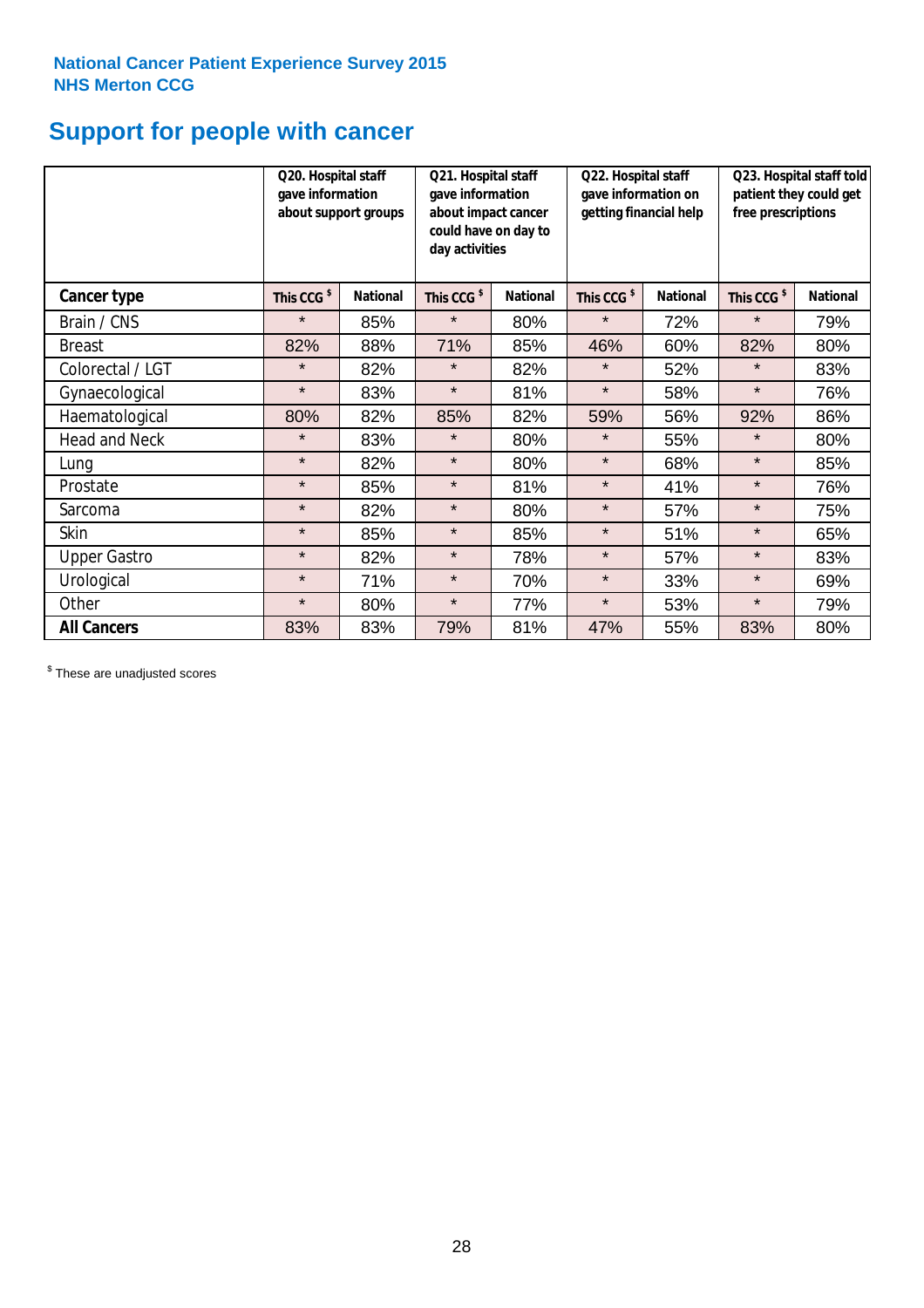### **Operations**

|                      | Q26. Staff explained<br>how operation had<br>gone in<br>understandable way |                 |  |  |
|----------------------|----------------------------------------------------------------------------|-----------------|--|--|
| <b>Cancer type</b>   | This CCG <sup>\$</sup>                                                     | <b>National</b> |  |  |
| Brain / CNS          | $\star$                                                                    | 75%             |  |  |
| <b>Breast</b>        | 63%                                                                        | 77%             |  |  |
| Colorectal / LGT     | $\star$                                                                    | 81%             |  |  |
| Gynaecological       | $\star$                                                                    | 79%             |  |  |
| Haematological       | $\star$                                                                    | 75%             |  |  |
| <b>Head and Neck</b> | $\star$                                                                    | 77%             |  |  |
| Lung                 | $\star$                                                                    | 76%             |  |  |
| Prostate             | $\star$                                                                    | 76%             |  |  |
| Sarcoma              | $\star$                                                                    | 80%             |  |  |
| Skin                 | $\star$                                                                    | 84%             |  |  |
| <b>Upper Gastro</b>  | $\star$                                                                    | 81%             |  |  |
| Urological           | $\star$                                                                    | 74%             |  |  |
| Other                | $\star$<br>78%                                                             |                 |  |  |
| <b>All Cancers</b>   | 75%                                                                        | 78%             |  |  |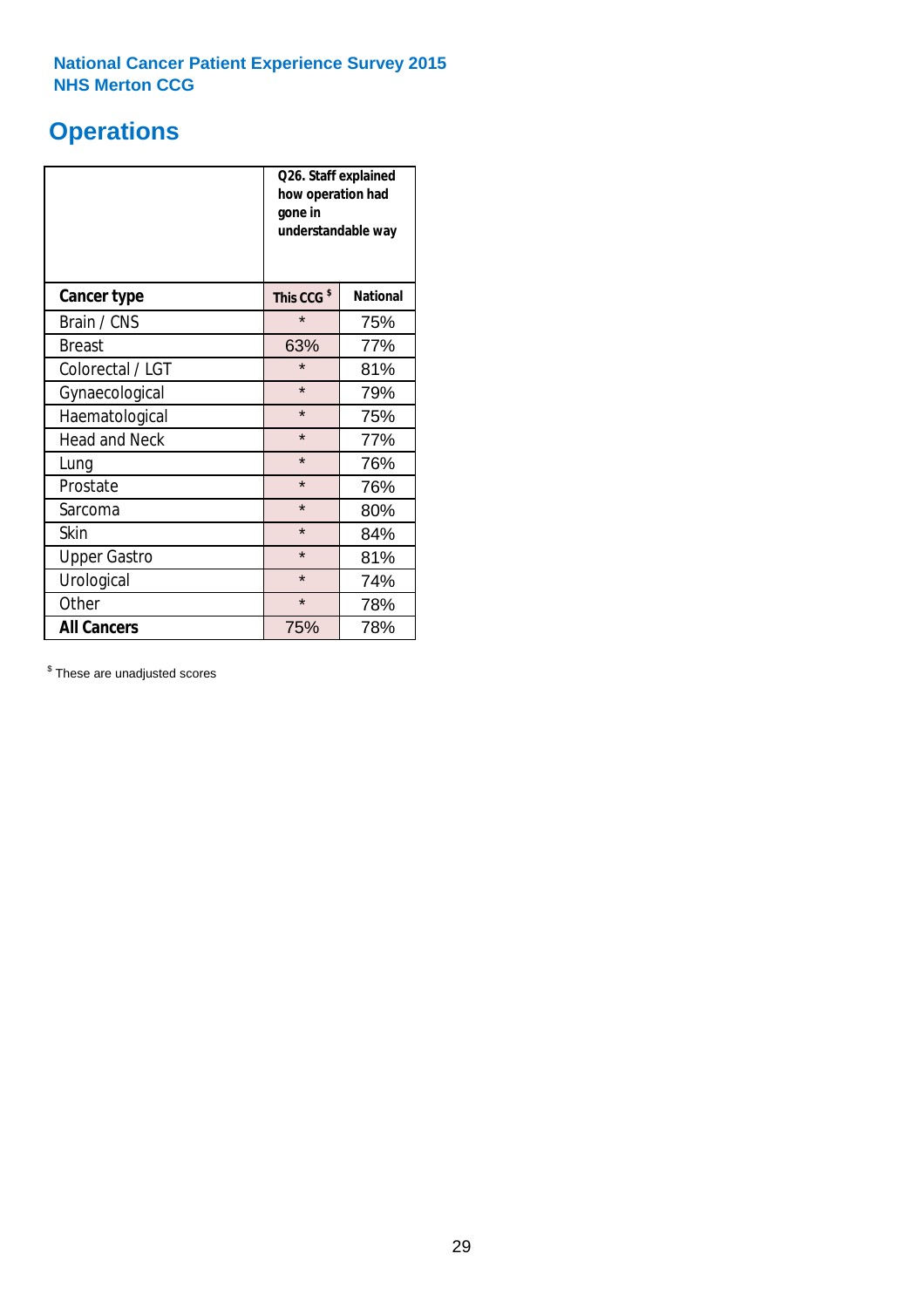# **Hospital care as an inpatient (Part 1 of 2)**

|                      | they were not there    | Q28. Groups of doctors<br>or nurses did not talk<br>in front of patient as if | Q29. Patient had<br>confidence and trust in<br>all doctors treating<br>them |                 | Q30. Patient's family<br>or someone close<br>definitely had<br>opportunity to talk to<br>doctor |                 | Q31. Patient had<br>confidence and trust in I<br>all ward nurses |                 |
|----------------------|------------------------|-------------------------------------------------------------------------------|-----------------------------------------------------------------------------|-----------------|-------------------------------------------------------------------------------------------------|-----------------|------------------------------------------------------------------|-----------------|
| Cancer type          | This CCG <sup>\$</sup> | <b>National</b>                                                               | This CCG <sup>\$</sup>                                                      | <b>National</b> | This CCG <sup>\$</sup>                                                                          | <b>National</b> | This CCG <sup>\$</sup>                                           | <b>National</b> |
| Brain / CNS          | n.a.                   | 68%                                                                           | n.a.                                                                        | 78%             | n.a.                                                                                            | 65%             | n.a.                                                             | 67%             |
| <b>Breast</b>        | 79%                    | 89%                                                                           | 88%                                                                         | 86%             | 65%                                                                                             | 73%             | 68%                                                              | 74%             |
| Colorectal / LGT     | $\star$                | 75%                                                                           | $\star$                                                                     | 85%             | $\star$                                                                                         | 72%             | $\star$                                                          | 68%             |
| Gynaecological       | $\star$                | 84%                                                                           | $\star$                                                                     | 86%             | $\star$                                                                                         | 71%             | $\star$                                                          | 69%             |
| Haematological       | 87%                    | 80%                                                                           | 88%                                                                         | 81%             | 78%                                                                                             | 75%             | 71%                                                              | 73%             |
| <b>Head and Neck</b> | $\star$                | 79%                                                                           | $\star$                                                                     | 85%             | $\star$                                                                                         | 73%             | $\star$                                                          | 72%             |
| Lung                 | $\star$                | 75%                                                                           | $\star$                                                                     | 82%             | $\star$                                                                                         | 71%             | $\star$                                                          | 73%             |
| Prostate             | $\star$                | 84%                                                                           | $\star$                                                                     | 87%             | $\star$                                                                                         | 72%             | $\star$                                                          | 75%             |
| Sarcoma              | $\star$                | 82%                                                                           | $\star$                                                                     | 85%             | $\star$                                                                                         | 75%             | $\star$                                                          | 70%             |
| Skin                 | $\star$                | 85%                                                                           | $\star$                                                                     | 90%             | $\star$                                                                                         | 79%             | $\star$                                                          | 84%             |
| <b>Upper Gastro</b>  | $\star$                | 75%                                                                           | $\star$                                                                     | 83%             | $\star$                                                                                         | 72%             | $\star$                                                          | 70%             |
| Urological           | $\star$                | 80%                                                                           | $\star$                                                                     | 84%             | $\star$                                                                                         | 67%             | $\star$                                                          | 75%             |
| Other                | $\star$                | 79%                                                                           | $\star$                                                                     | 79%             | $\star$                                                                                         | 70%             | $\star$                                                          | 69%             |
| <b>All Cancers</b>   | 80%                    | 81%                                                                           | 86%                                                                         | 84%             | 72%                                                                                             | 72%             | 72%                                                              | 72%             |

|                      | on duty                | Q32. Always / nearly<br>Q33. All staff asked<br>always enough nurses<br>patient what name<br>they preferred to be<br>called by |                        | Q34. Always given<br>treatment | enough privacy when<br>discussing condition or | Q35. Patient was able<br>to discuss worries or<br>fears with staff during<br>visit |                        |                 |
|----------------------|------------------------|--------------------------------------------------------------------------------------------------------------------------------|------------------------|--------------------------------|------------------------------------------------|------------------------------------------------------------------------------------|------------------------|-----------------|
| <b>Cancer type</b>   | This CCG <sup>\$</sup> | <b>National</b>                                                                                                                | This CCG <sup>\$</sup> | <b>National</b>                | This CCG <sup>\$</sup>                         | <b>National</b>                                                                    | This CCG <sup>\$</sup> | <b>National</b> |
| Brain / CNS          | n.a.                   | 64%                                                                                                                            | n.a.                   | 69%                            | n.a.                                           | 80%                                                                                | n.a.                   | 44%             |
| <b>Breast</b>        | 65%                    | 69%                                                                                                                            | 50%                    | 60%                            | 82%                                            | 86%                                                                                | 53%                    | 53%             |
| Colorectal / LGT     | $\star$                | 61%                                                                                                                            | $\star$                | 70%                            | $\star$                                        | 84%                                                                                | $\star$                | 54%             |
| Gynaecological       | $\star$                | 65%                                                                                                                            | $\star$                | 63%                            | $\star$                                        | 82%                                                                                | $\star$                | 50%             |
| Haematological       | 75%                    | 63%                                                                                                                            | 50%                    | 67%                            | 79%                                            | 86%                                                                                | $\star$                | 55%             |
| <b>Head and Neck</b> | $\star$                | 67%                                                                                                                            | $\star$                | 66%                            | $\star$                                        | 85%                                                                                | $\star$                | 50%             |
| Lung                 | $\star$                | 68%                                                                                                                            | $\star$                | 71%                            | $\star$                                        | 84%                                                                                | $\star$                | 49%             |
| Prostate             | $\star$                | 71%                                                                                                                            | $\star$                | 67%                            | $\star$                                        | 87%                                                                                | $\star$                | 52%             |
| Sarcoma              | $\star$                | 68%                                                                                                                            | $\star$                | 71%                            | $\star$                                        | 87%                                                                                | $\star$                | 52%             |
| Skin                 | $\star$                | 81%                                                                                                                            | $\star$                | 67%                            | $\star$                                        | 89%                                                                                | $\star$                | 61%             |
| <b>Upper Gastro</b>  | $\star$                | 62%                                                                                                                            | $\star$                | 75%                            | $\star$                                        | 83%                                                                                | $\star$                | 53%             |
| Urological           | $\star$                | 68%                                                                                                                            | $\star$                | 71%                            | $\star$                                        | 84%                                                                                | $\star$                | 46%             |
| Other                | $\star$                | 62%                                                                                                                            | $\star$                | 66%                            | $\star$                                        | 82%                                                                                | $\star$                | 48%             |
| <b>All Cancers</b>   | 68%                    | 66%                                                                                                                            | 57%                    | 67%                            | 86%                                            | 85%                                                                                | 50%                    | 52%             |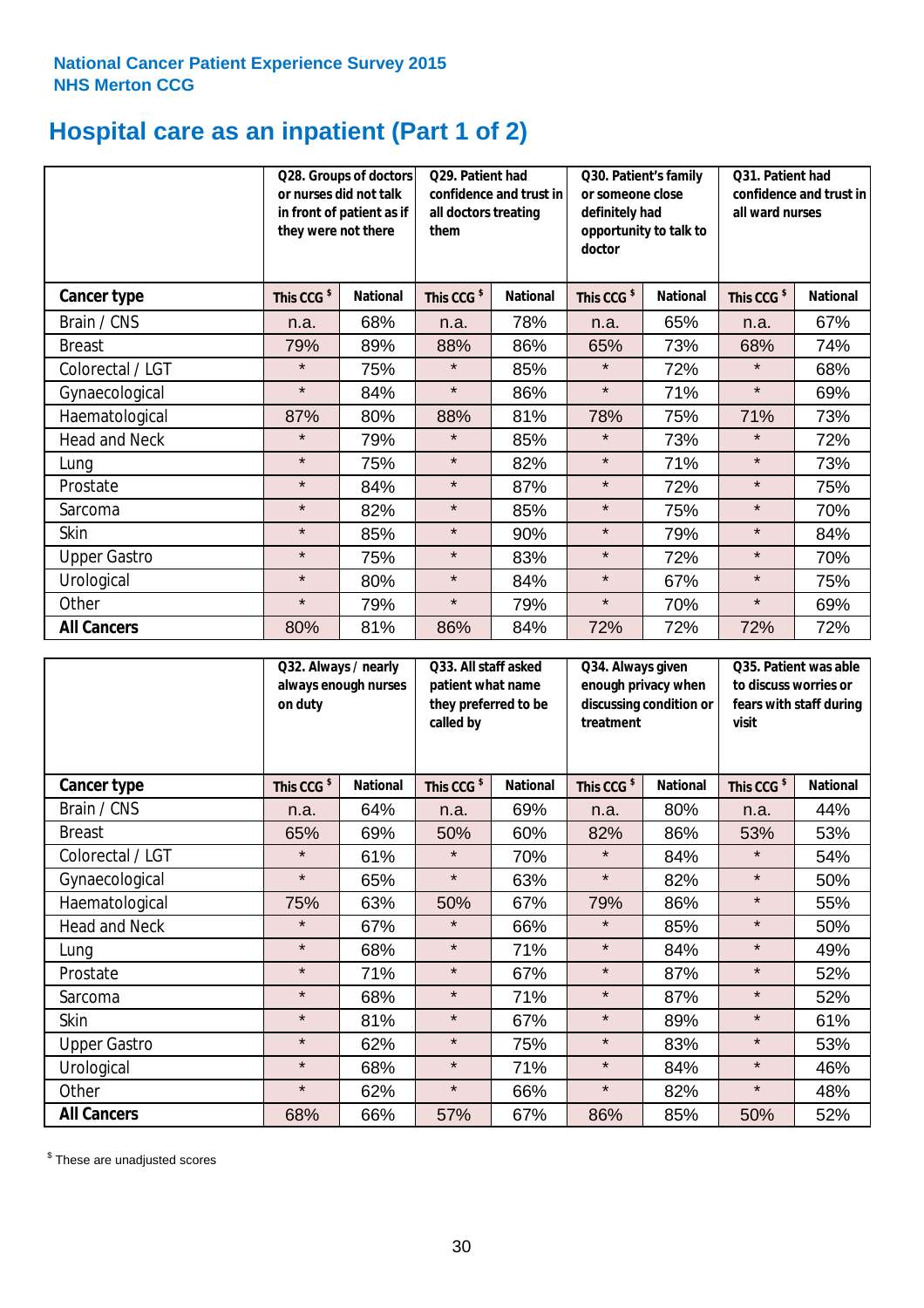# **Hospital care as an inpatient (Part 2 of 2)**

|                      | Q36. Hospital staff<br>definitely did<br>everything to help<br>control pain |                 | Q37. Always treated<br>with respect and<br>dignity by staff |                 | Q38. Given clear<br>written information<br>about what should /<br>should not do post<br>discharge |                 | Q39. Staff told patient<br>who to contact if<br>worried post discharge |                 |  |
|----------------------|-----------------------------------------------------------------------------|-----------------|-------------------------------------------------------------|-----------------|---------------------------------------------------------------------------------------------------|-----------------|------------------------------------------------------------------------|-----------------|--|
| Cancer type          | This CCG <sup>\$</sup>                                                      | <b>National</b> | This CCG <sup>\$</sup>                                      | <b>National</b> | This CCG <sup>\$</sup>                                                                            | <b>National</b> | This CCG <sup>\$</sup>                                                 | <b>National</b> |  |
| Brain / CNS          | n.a.                                                                        | 82%             | n.a.                                                        | 84%             | n.a.                                                                                              | 79%             | n.a.                                                                   | 91%             |  |
| <b>Breast</b>        | 73%                                                                         | 86%             | 83%                                                         | 88%             | 92%                                                                                               | 90%             | 93%                                                                    | 95%             |  |
| Colorectal / LGT     | $\star$                                                                     | 84%             | $\star$                                                     | 86%             | $\star$                                                                                           | 83%             | $\star$                                                                | 94%             |  |
| Gynaecological       | $\star$                                                                     | 83%             | $\star$                                                     | 85%             | $\star$                                                                                           | 86%             | $\star$                                                                | 93%             |  |
| Haematological       | $\star$                                                                     | 84%             | 91%                                                         | 89%             | 77%                                                                                               | 79%             | 96%                                                                    | 95%             |  |
| <b>Head and Neck</b> | $\star$                                                                     | 84%             | $\star$                                                     | 88%             | $\star$                                                                                           | 86%             | $\star$                                                                | 92%             |  |
| Lung                 | $\star$                                                                     | 83%             | $\star$                                                     | 87%             | $\star$                                                                                           | 81%             | $\star$                                                                | 92%             |  |
| Prostate             | $\star$                                                                     | 85%             | $\star$                                                     | 91%             | $\star$                                                                                           | 87%             | $\star$                                                                | 94%             |  |
| Sarcoma              | $\star$                                                                     | 86%             | $\star$                                                     | 91%             | $\star$                                                                                           | 83%             | $\star$                                                                | 94%             |  |
| Skin                 | $\star$                                                                     | 88%             | $\star$                                                     | 93%             | $\star$                                                                                           | 91%             | $\star$                                                                | 97%             |  |
| <b>Upper Gastro</b>  | $\star$                                                                     | 83%             | $\star$                                                     | 86%             | $\star$                                                                                           | 79%             | $\star$                                                                | 93%             |  |
| Urological           | $\star$                                                                     | 80%             | $\star$                                                     | 88%             | $\star$                                                                                           | 83%             | $\star$                                                                | 90%             |  |
| Other                | $\star$                                                                     | 82%             | $\star$                                                     | 85%             | $\star$                                                                                           | 80%             | $\star$                                                                | 92%             |  |
| <b>All Cancers</b>   | 78%                                                                         | 84%             | 85%                                                         | 87%             | 87%                                                                                               | 84%             | 93%                                                                    | 94%             |  |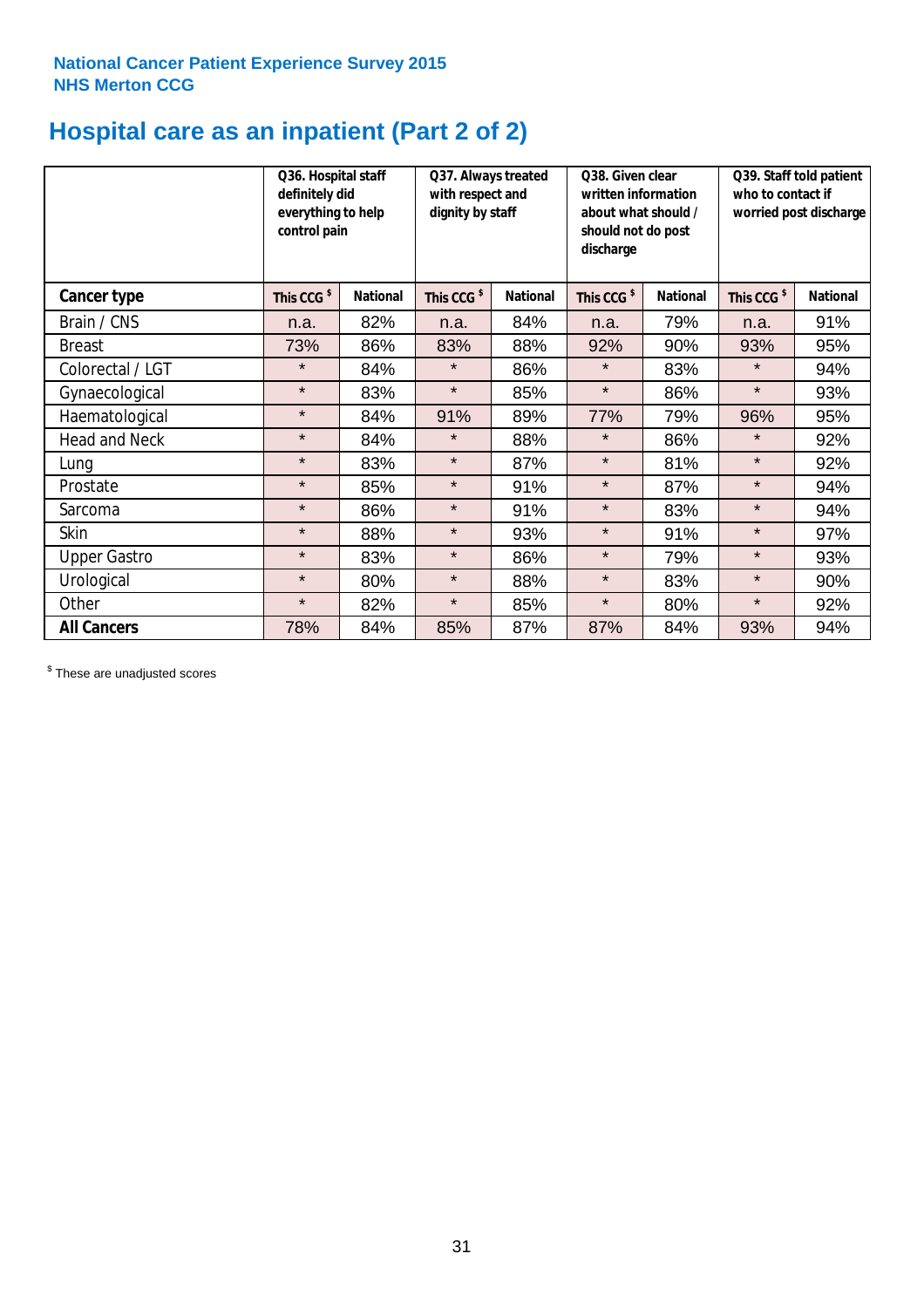# **Hospital care as a day patient / outpatient**

|                      | to discuss worries or<br>visit | Q41. Patient was able<br>fears with staff during | Q42. Doctor had the<br>right notes and other<br>documentation with<br>them |                 | Q44. Beforehand<br>patient had all<br>information needed<br>about radiotherapy<br>treatment |                 | Q45. Patient given<br>understandable<br>information about<br>whether radiotherapy<br>was working |                 |
|----------------------|--------------------------------|--------------------------------------------------|----------------------------------------------------------------------------|-----------------|---------------------------------------------------------------------------------------------|-----------------|--------------------------------------------------------------------------------------------------|-----------------|
| <b>Cancer type</b>   | This CCG <sup>\$</sup>         | <b>National</b>                                  | This CCG <sup>\$</sup>                                                     | <b>National</b> | This CCG <sup>\$</sup>                                                                      | <b>National</b> | This CCG <sup>\$</sup>                                                                           | <b>National</b> |
| Brain / CNS          | n.a.                           | 65%                                              | n.a.                                                                       | 94%             | n.a.                                                                                        | 85%             | n.a.                                                                                             | 52%             |
| <b>Breast</b>        | 50%                            | 70%                                              | 94%                                                                        | 95%             | 93%                                                                                         | 87%             | 62%                                                                                              | 60%             |
| Colorectal / LGT     | $\star$                        | 73%                                              | $\star$                                                                    | 95%             | $\star$                                                                                     | 85%             | $\star$                                                                                          | 55%             |
| Gynaecological       | $\star$                        | 70%                                              | $\star$                                                                    | 96%             | $\star$                                                                                     | 85%             | $\star$                                                                                          | 64%             |
| Haematological       | 78%                            | 74%                                              | 95%                                                                        | 97%             | $\star$                                                                                     | 82%             | $\star$                                                                                          | 64%             |
| <b>Head and Neck</b> | $\star$                        | 69%                                              | $\star$                                                                    | 95%             | $\star$                                                                                     | 86%             | $\star$                                                                                          | 60%             |
| Lung                 | $\star$                        | 69%                                              | $\star$                                                                    | 96%             | $\star$                                                                                     | 86%             | $\star$                                                                                          | 59%             |
| Prostate             | $\star$                        | 69%                                              | $\star$                                                                    | 95%             | $\star$                                                                                     | 88%             | $\star$                                                                                          | 61%             |
| Sarcoma              | $\star$                        | 68%                                              | $\star$                                                                    | 97%             | $\star$                                                                                     | 88%             | $\star$                                                                                          | 63%             |
| Skin                 | $\star$                        | 73%                                              | $\star$                                                                    | 96%             | n.a.                                                                                        | 81%             | n.a.                                                                                             | 63%             |
| <b>Upper Gastro</b>  | $\star$                        | 68%                                              | $\star$                                                                    | 95%             | $\star$                                                                                     | 85%             | $\star$                                                                                          | 57%             |
| Urological           | $\star$                        | 65%                                              | 100%                                                                       | 95%             | $\star$                                                                                     | 81%             | $\star$                                                                                          | 53%             |
| Other                | $\star$                        | 67%                                              | $\star$                                                                    | 95%             | $\star$                                                                                     | 83%             | $\star$                                                                                          | 59%             |
| <b>All Cancers</b>   | 63%                            | 70%                                              | 96%                                                                        | 96%             | 87%                                                                                         | 86%             | 53%                                                                                              | 60%             |

|                      | Q47. Beforehand<br>patient had all<br>information needed<br>treatment | about chemotherapy | Q48. Patient given<br>understandable<br>information about<br>whether<br>chemotherapy was<br>working |                 |  |
|----------------------|-----------------------------------------------------------------------|--------------------|-----------------------------------------------------------------------------------------------------|-----------------|--|
| <b>Cancer type</b>   | This CCG <sup>\$</sup>                                                | <b>National</b>    | This CCG <sup>\$</sup>                                                                              | <b>National</b> |  |
| Brain / CNS          | n.a.                                                                  | 82%                | n.a.                                                                                                | 57%             |  |
| <b>Breast</b>        | 79%                                                                   | 83%                | 64%                                                                                                 | 62%             |  |
| Colorectal / LGT     | $\star$                                                               | 86%                | $\star$                                                                                             | 65%             |  |
| Gynaecological       | $\star$                                                               | 86%                | $\star$                                                                                             | 68%             |  |
| Haematological       | 85%<br>75%                                                            |                    | 78%                                                                                                 | 75%             |  |
| <b>Head and Neck</b> | $\star$                                                               | 80%                | n.a.                                                                                                | 52%             |  |
| Lung                 | $\star$                                                               | 85%                | $\star$                                                                                             | 68%             |  |
| Prostate             | $\star$                                                               | 83%                | $\star$                                                                                             | 69%             |  |
| Sarcoma              | n.a.                                                                  | 82%                | n.a.                                                                                                | 70%             |  |
| <b>Skin</b>          | n.a.                                                                  | 92%                | n.a.                                                                                                | 80%             |  |
| <b>Upper Gastro</b>  | $\star$                                                               | 83%                | $\star$                                                                                             | 64%             |  |
| Urological           | $\star$                                                               | 83%                | $\star$                                                                                             | 66%             |  |
| Other                | $\star$                                                               | 85%                | $\star$                                                                                             | 70%             |  |
| <b>All Cancers</b>   | 78%                                                                   | 84%                | 70%                                                                                                 | 68%             |  |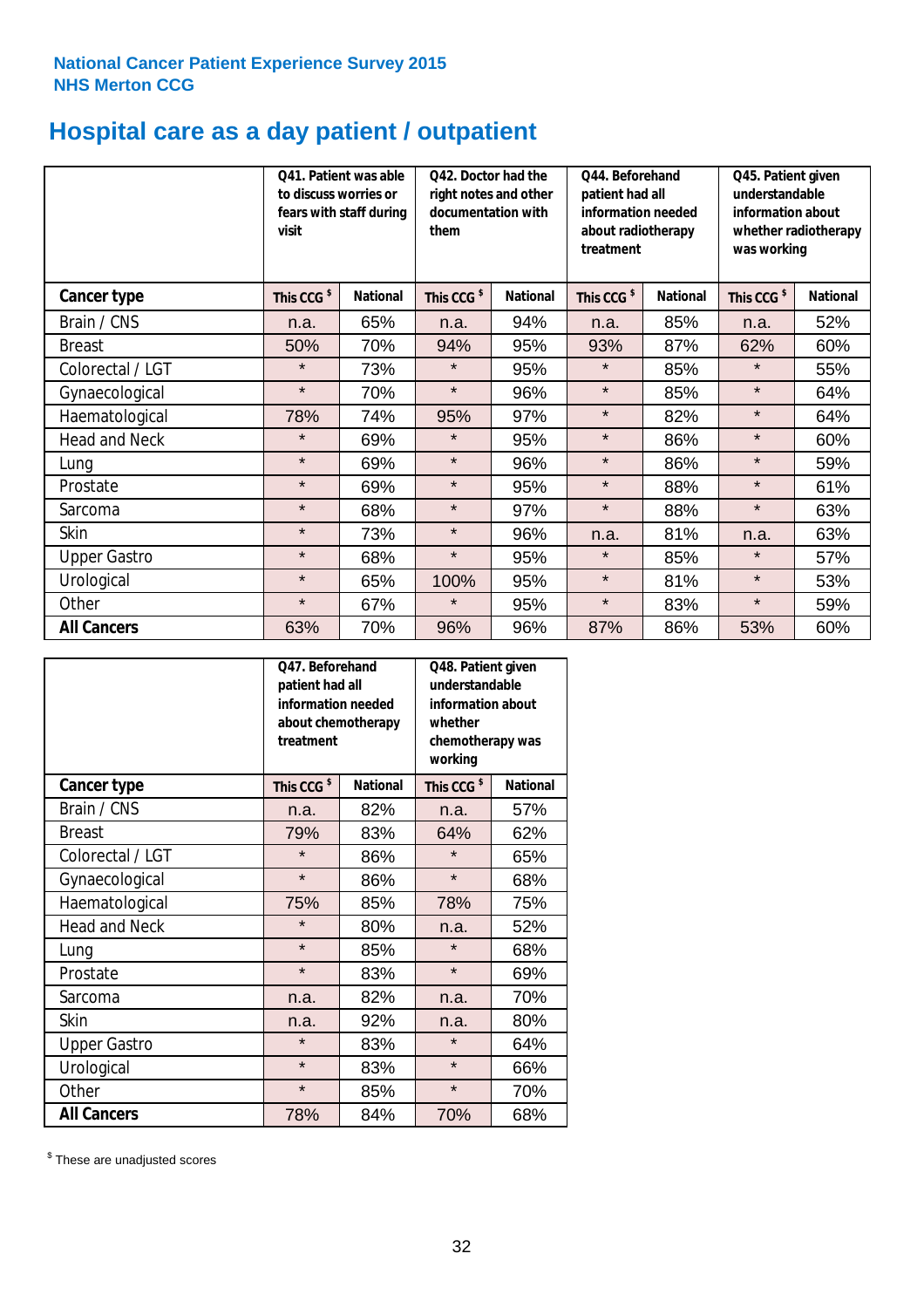### **Home care and support**

|                      | Q49. Hospital staff<br>gave family or | someone close all the<br>information needed to<br>help with care at home | Q50. Patient definitely<br>given enough support<br>from health or social<br>services during<br>treatment |                 | Q51. Patient definitely<br>given enough support<br>from health or social<br>services after<br>treatment |                 |
|----------------------|---------------------------------------|--------------------------------------------------------------------------|----------------------------------------------------------------------------------------------------------|-----------------|---------------------------------------------------------------------------------------------------------|-----------------|
| <b>Cancer type</b>   | This CCG <sup>\$</sup>                | <b>National</b>                                                          | This CCG <sup>\$</sup>                                                                                   | <b>National</b> | This CCG <sup>\$</sup>                                                                                  | <b>National</b> |
| Brain / CNS          | $\star$                               | 56%                                                                      | n.a.                                                                                                     | 44%             | n.a.                                                                                                    | 44%             |
| <b>Breast</b>        | 44%                                   | 57%                                                                      | 46%                                                                                                      | 54%             | 35%                                                                                                     | 40%             |
| Colorectal / LGT     | $\star$                               | 60%                                                                      | $\star$                                                                                                  | 62%             | $\star$                                                                                                 | 52%             |
| Gynaecological       | $\star$                               | 56%                                                                      | $\star$                                                                                                  | 52%             | $\star$                                                                                                 | 42%             |
| Haematological       | 53%                                   | 60%                                                                      | 48%                                                                                                      | 52%             | $\star$                                                                                                 | 43%             |
| <b>Head and Neck</b> | $\star$                               | 59%                                                                      | $\star$                                                                                                  | 53%             | $\star$                                                                                                 | 50%             |
| Lung                 | $\star$                               | 57%                                                                      | $\star$                                                                                                  | 52%             | $\star$                                                                                                 | 42%             |
| Prostate             | $\star$                               | 55%                                                                      | $\star$                                                                                                  | 47%             | $\star$                                                                                                 | 43%             |
| Sarcoma              | $\star$                               | 59%                                                                      | $\star$                                                                                                  | 58%             | $\star$                                                                                                 | 53%             |
| Skin                 | $\star$                               | 67%                                                                      | $\star$                                                                                                  | 58%             | $\star$                                                                                                 | 61%             |
| <b>Upper Gastro</b>  | $\star$                               | 59%                                                                      | $\star$                                                                                                  | 54%             | $\star$                                                                                                 | 45%             |
| Urological           | $\star$                               | 55%                                                                      | $\star$                                                                                                  | 47%             | $\star$                                                                                                 | 44%             |
| Other                | $\star$                               | 54%                                                                      | $\star$<br>55%                                                                                           |                 | $\star$                                                                                                 | 48%             |
| <b>All Cancers</b>   | 51%                                   | 58%                                                                      | 44%                                                                                                      | 54%             | 36%                                                                                                     | 45%             |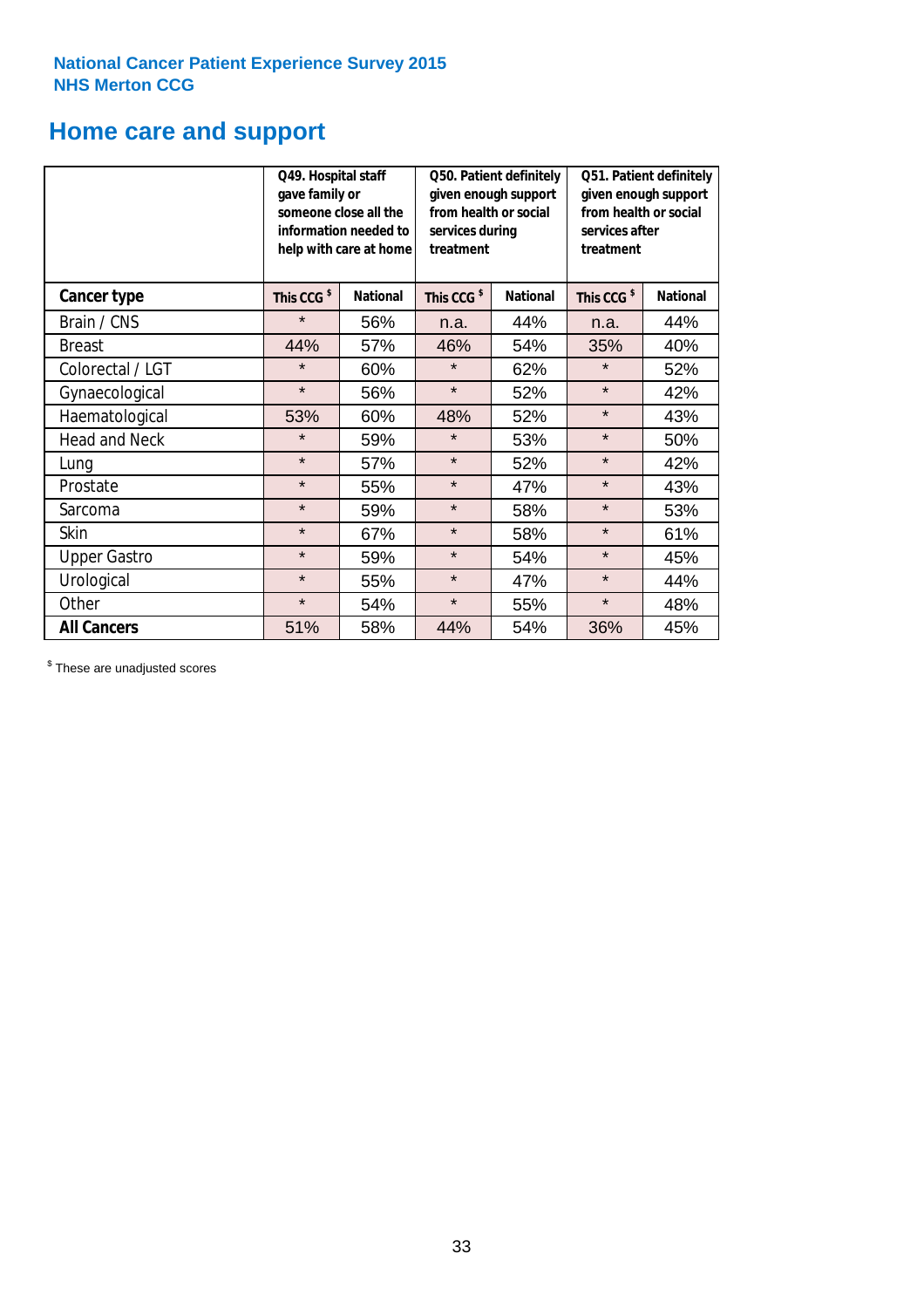# **Care from your general practice**

|                      | information about<br>treatment | Q52. GP given enough<br>patient's condition and | <b>O53. Practice staff</b><br>definitely did<br>everything they could<br>to support patient |                 |  |
|----------------------|--------------------------------|-------------------------------------------------|---------------------------------------------------------------------------------------------|-----------------|--|
| <b>Cancer type</b>   | This CCG <sup>\$</sup>         | <b>National</b>                                 | This CCG <sup>\$</sup>                                                                      | <b>National</b> |  |
| Brain / CNS          | $\star$                        | 94%                                             | n.a.                                                                                        | 59%             |  |
| <b>Breast</b>        | 96%                            | 96%                                             | 56%                                                                                         | 63%             |  |
| Colorectal / LGT     | $\star$                        | 95%                                             | $\star$                                                                                     | 63%             |  |
| Gynaecological       | $\star$                        | 95%                                             | $\star$                                                                                     | 59%             |  |
| Haematological       | 94%                            | 96%                                             | 68%                                                                                         | 61%             |  |
| <b>Head and Neck</b> | $\star$                        | 93%                                             | $\star$                                                                                     | 60%             |  |
| Lung                 | $\star$                        | 95%                                             | $\star$                                                                                     | 62%             |  |
| Prostate             | $\star$                        | 95%                                             | $\star$                                                                                     | 67%             |  |
| Sarcoma              | $\star$                        | 97%                                             | $\star$                                                                                     | 65%             |  |
| <b>Skin</b>          | $\star$                        | 97%                                             | $\star$                                                                                     | 71%             |  |
| <b>Upper Gastro</b>  | $\star$                        | 94%                                             | $\star$                                                                                     | 62%             |  |
| Urological           | 86%                            | 95%                                             | $\star$                                                                                     | 64%             |  |
| Other                | $\star$                        | 95%                                             | $\star$                                                                                     | 61%             |  |
| <b>All Cancers</b>   | 96%                            | 95%                                             | 59%                                                                                         | 63%             |  |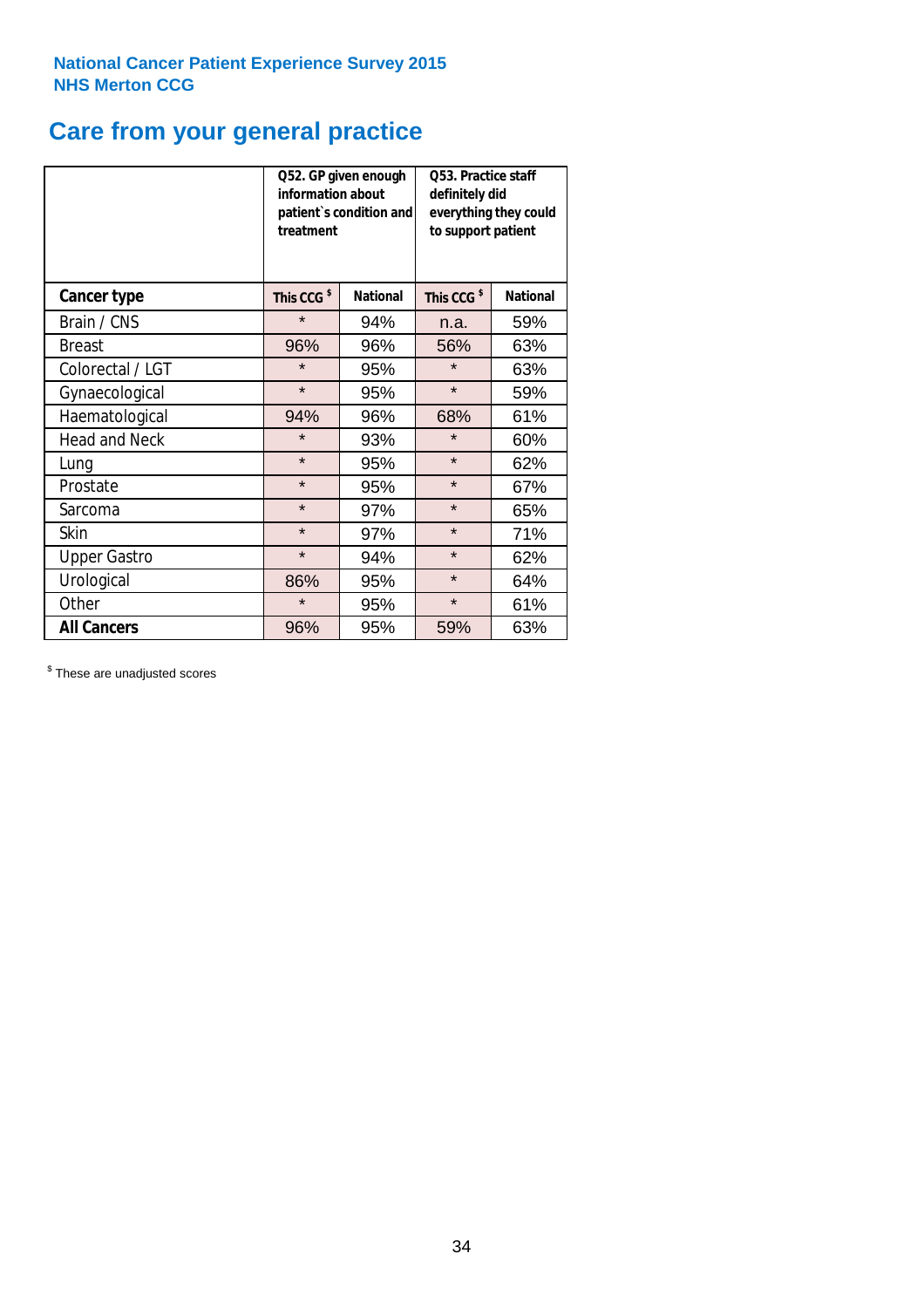### **Your overall NHS care**

|                      | Q54. Hospital and<br>community staff<br>always worked well<br>together |                 | Q55. Patient given a<br>care plan |                 | Q56. Overall the<br>administration of the<br>care was very good /<br>qood |                 | Q57. Length of time for<br>attending clinics and<br>appointments was<br>right |                 |
|----------------------|------------------------------------------------------------------------|-----------------|-----------------------------------|-----------------|---------------------------------------------------------------------------|-----------------|-------------------------------------------------------------------------------|-----------------|
| Cancer type          | This CCG <sup>\$</sup>                                                 | <b>National</b> | This CCG <sup>\$</sup>            | <b>National</b> | This CCG <sup>\$</sup>                                                    | <b>National</b> | This CCG <sup>\$</sup>                                                        | <b>National</b> |
| Brain / CNS          | $\star$                                                                | 45%             | $\star$                           | 29%             | $\star$                                                                   | 84%             | $\star$                                                                       | 60%             |
| <b>Breast</b>        | 40%                                                                    | 60%             | 43%                               | 35%             | 84%                                                                       | 90%             | 50%                                                                           | 64%             |
| Colorectal / LGT     | 57%                                                                    | 60%             | $\star$                           | 36%             | 73%                                                                       | 88%             | 52%                                                                           | 68%             |
| Gynaecological       | $\star$                                                                | 58%             | $\star$                           | 29%             | $\star$                                                                   | 89%             | $\star$                                                                       | 66%             |
| Haematological       | 51%                                                                    | 63%             | 23%                               | 33%             | 92%                                                                       | 92%             | 49%                                                                           | 62%             |
| <b>Head and Neck</b> | $\star$                                                                | 58%             | $\star$                           | 34%             | $\star$                                                                   | 89%             | $\star$                                                                       | 65%             |
| Lung                 | $\star$                                                                | 63%             | $\star$                           | 32%             | $\star$                                                                   | 89%             | $\star$                                                                       | 70%             |
| Prostate             | $\star$                                                                | 63%             | $\star$                           | 36%             | 95%                                                                       | 87%             | 67%                                                                           | 71%             |
| Sarcoma              | $\star$                                                                | 60%             | $\star$                           | 31%             | $\star$                                                                   | 90%             | $\star$                                                                       | 63%             |
| Skin                 | $\star$                                                                | 69%             | $\star$                           | 39%             | $\star$                                                                   | 89%             | $\star$                                                                       | 73%             |
| <b>Upper Gastro</b>  | $\star$                                                                | 58%             | $\star$                           | 36%             | $\star$                                                                   | 88%             | $\star$                                                                       | 66%             |
| Urological           | 59%                                                                    | 62%             | 29%                               | 26%             | 88%                                                                       | 84%             | 75%                                                                           | 73%             |
| Other                | $\star$                                                                | 56%             | $\star$                           | 29%             | $\star$                                                                   | 87%             | $\star$                                                                       | 61%             |
| <b>All Cancers</b>   | 52%                                                                    | 61%             | 33%                               | 33%             | 88%                                                                       | 89%             | 62%                                                                           | 66%             |

|                      | Q58. Taking part in<br>cancer research | discussed with patient | Q59. Patient's average<br>rating of care scored<br>from very poor to very<br>good |                 |  |
|----------------------|----------------------------------------|------------------------|-----------------------------------------------------------------------------------|-----------------|--|
| <b>Cancer type</b>   | This CCG <sup>\$</sup>                 | <b>National</b>        | This CCG <sup>\$</sup>                                                            | <b>National</b> |  |
| Brain / CNS          | n.a.                                   | 32%                    | $\star$                                                                           | 8.5             |  |
| <b>Breast</b>        | 41%                                    | 28%                    | 8.2                                                                               | 8.8             |  |
| Colorectal / LGT     | 24%                                    | 22%                    | 8.7                                                                               | 8.7             |  |
| Gynaecological       | $\star$                                | 27%                    | $\star$                                                                           | 8.7             |  |
| Haematological       | 43%                                    | 36%                    | 8.8                                                                               | 8.8             |  |
| <b>Head and Neck</b> | $\star$                                | 21%                    | $\star$                                                                           | 8.6             |  |
| Lung                 | $\star$                                | 34%                    | $\star$                                                                           | 8.6             |  |
| Prostate             | $\star$                                | 35%                    | 8.7                                                                               | 8.6             |  |
| Sarcoma              | $\star$                                | 29%                    | $\star$                                                                           | 8.7             |  |
| <b>Skin</b>          | $\star$                                | 17%                    | $\star$                                                                           | 8.9             |  |
| <b>Upper Gastro</b>  | $\star$                                | 30%                    | $\star$                                                                           | 8.6             |  |
| Urological           | 9%                                     | 14%                    | 8.5                                                                               | 8.5             |  |
| Other                | $\star$                                | 31%                    | $\star$                                                                           | 8.6             |  |
| <b>All Cancers</b>   | 39%                                    | 28%                    | 8.6                                                                               | 8.7             |  |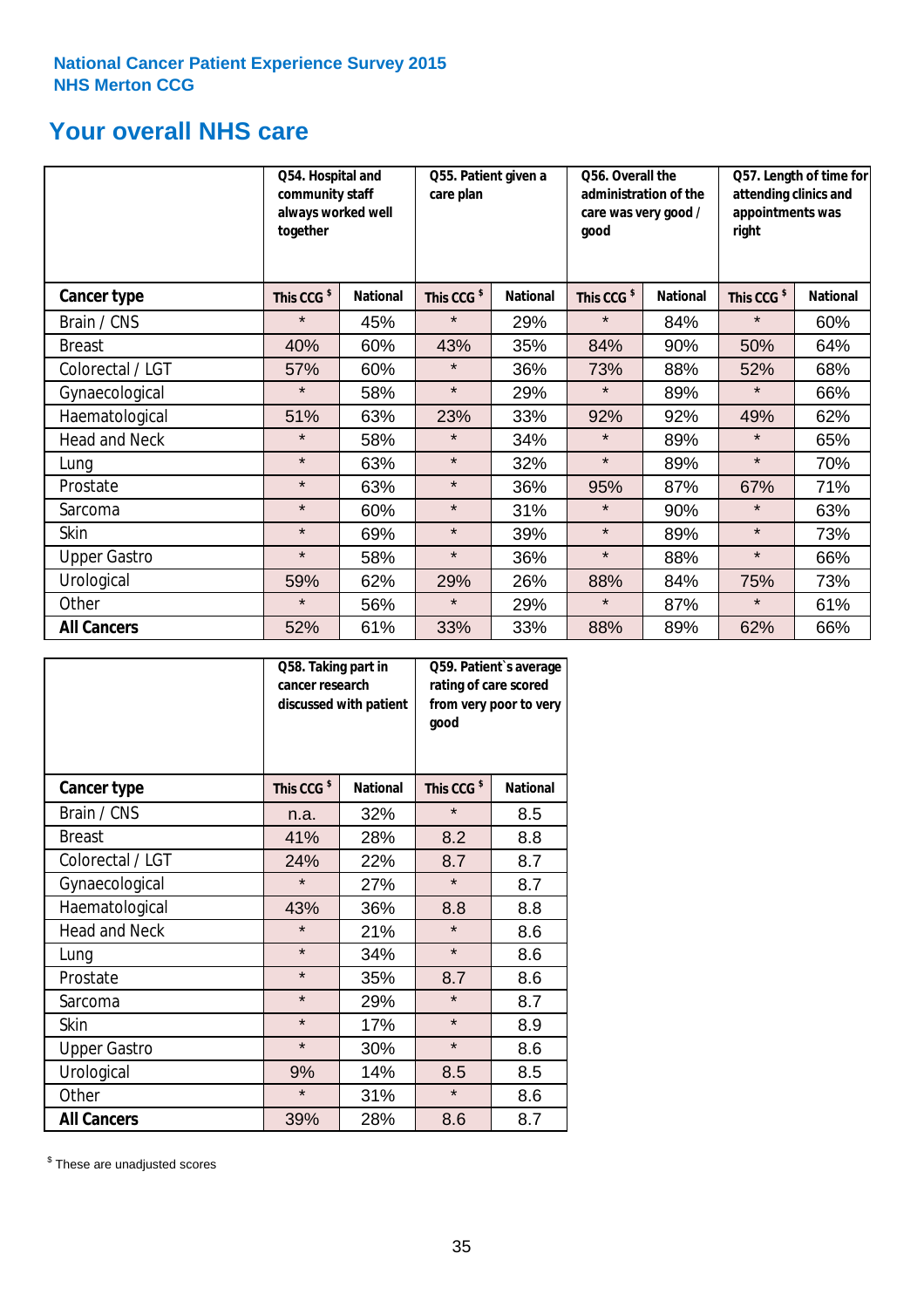### **Annex**

### **Methodology**

The sample for the survey included all adult (aged 16 and over) NHS patients, with a confirmed primary diagnosis of cancer, discharged from an NHS Trust after an inpatient episode or day case attendance for cancer related treatment in the months of April, May and June 2015.

The patients included in the sample had relevant cancer ICD10 codes (C00-99 excluding C44 and C84, and D05) in the first diagnosis field of their patient records, applied to their patient files by the relevant NHS Trust, and were alive at the point at which fieldwork commenced. Deceased checks were undertaken on up to three occasions during fieldwork, to ensure that questionnaires were not sent to patients who had died since their treatment.

Trust samples were checked rigorously for duplicates and patient lists were also de-duplicated nationally to ensure that patients did not receive multiple copies of questionnaires.

The fieldwork for the survey was undertaken between October 2015 and March 2016.

For the first time, the survey used a mixed mode methodology. Questionnaires were sent by post with two reminders where necesssary, but also included an option to complete online. A Freephone helpline was available for respondents to ask questions about the survey, to enable them to complete their questionnaires over the phone, and to provide access to a translation and interpreting facility for those whose first language was not English.

The Health Research Authority supported the survey by granting Section 251 approval.

#### **Further information**

Further information on survey methodology, as well as all of the national and local reports and data, is available at www.ncpes.co.uk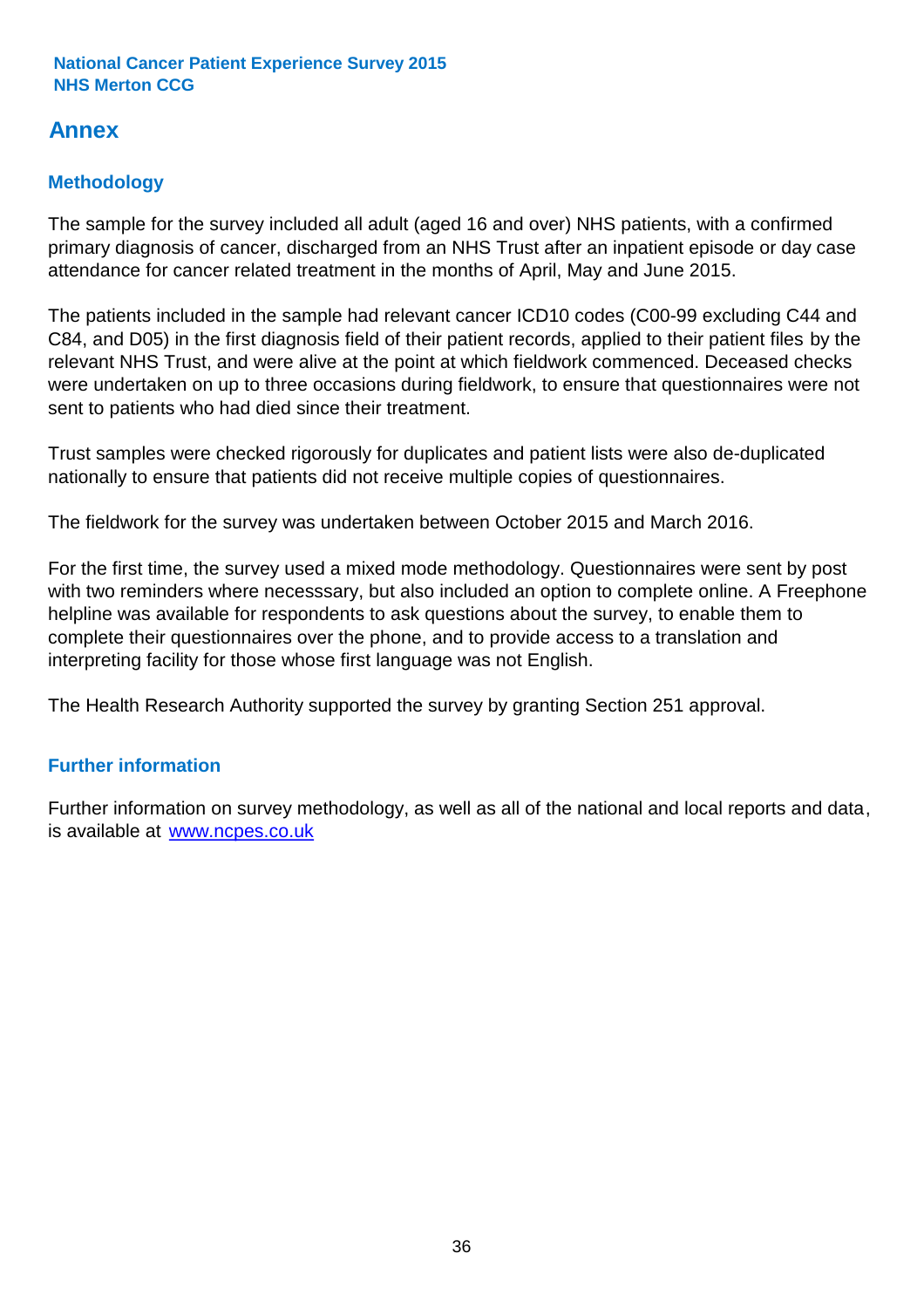#### **Redevelopment of the 2015 survey**

A number of significant changes have been made to the National Cancer Patient Experience Survey in 2015:

- the length of the questionnaire has been reduced
- response options have been reviewed and changed to make them consistent throughout the survey
- some of the questions and / or answer options have been changed so that they are now in line with questions in other patient surveys (e.g. the Care Quality Commission national patient surveys), to improve comparability between them
- the topic areas within the questionnaire have been redesigned to capture the whole patient journey.

There are 50 questions in the questionnaire that relate directly to patient experience. Of these, 14 remain unchanged from previous years; and a further 21 have been slightly amended. We draw caution in directly comparing data from the 2015 survey to the findings of the previous CPES surveys, even for identical questions. Changes in the structure of the survey instrument (questionnaire) and also the administration of the survey (calendar period and length of time from sampling to field work start and completion) may influence nationwide averages, although these features will not greatly impact on relative comparisons (e.g. between patient groups or hospitals).

The other 15 questions are either new or substantially changed from previous years.

It is expected that there will be few, if any changes, to the questionnaire going forward so we will be able to compare the results year on year. Where changes are necessary they are expected to be for methodological reasons or to improve question reliability.

Another significant change in 2015 is that an online version of the questionnaire has been developed. The online version was developed to make the questionnaire more accessible for respondents. This may have an impact on the demographic characteristics of the respondents. This may be an improvement if previously underrepresented groups have responded. However, changes to the demographics of respondents may have implications on the overall results - and again, leads us to draw caution in directly comparing results with previous years.

#### **Official Statistics**

The 2015 survey data has been published for the first time as Official Statistics. The 2015 survey data has been produced and published in line with the Code of Practice for Official Statistics.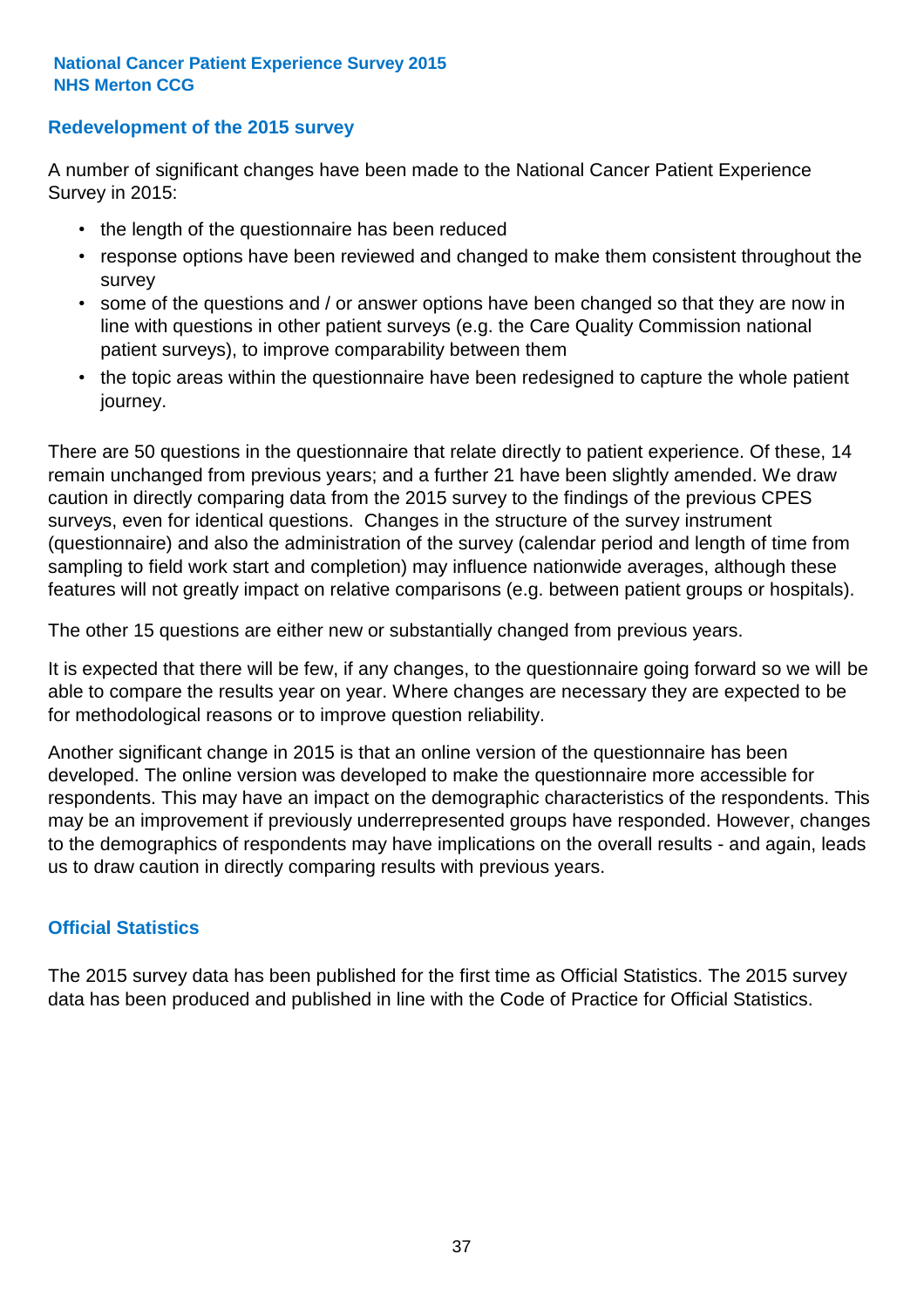#### **Scoring methodologies**

49 of the 50 questions relating directly to patient experience have been summarised as the score of the percentage of patients who reported a positive experience. For example:

- question 6 asks: "Overall, how did you feel about the length of time you had to wait for your test to be done?". Responses have been recorded as positive only for those patients who selected the first option ("It was about right")
- question 11 asks: "When you were told you had cancer, were you given written information about the type of cancer you had?". Responses have been recorded as positive only for those patients who selected the first option ("Yes, and it was easy to understand").

Where options do not provide any information on positive/negative patient experience (e.g. "Don't know / can't remember"), they are excluded from the score.

The other question (question 59) asks respondents to rate their overall care on a scale of 0 to 10. Scores have been given as an average on this scale.

A copy of the 2015 questionnaire, marked up with all of these scoring conventions, is available at www.ncpes.co.uk

Further details on the scoring methodology can be found in the technical document for the survey, available at <u>www.ncpes.co.uk</u>

#### **Case-mix adjustment**

For the first time in 2015, case-mix adjusted findings are being presented alongside unadjusted results for CCGs. Case-mix adjustment allows us to account for the impact that differing patient populations might have on results. By using the case-mix adjusted estimates we can obtain a greater understanding of how a CCG is performing given their patient population.

The factors taken into account in this case-mix adjustment are gender, age, ethnic group, deprivation, and tumour group.

For further details on case-mix adjustment, please refer to the technical document for the survey, available at www.ncpes.co.uk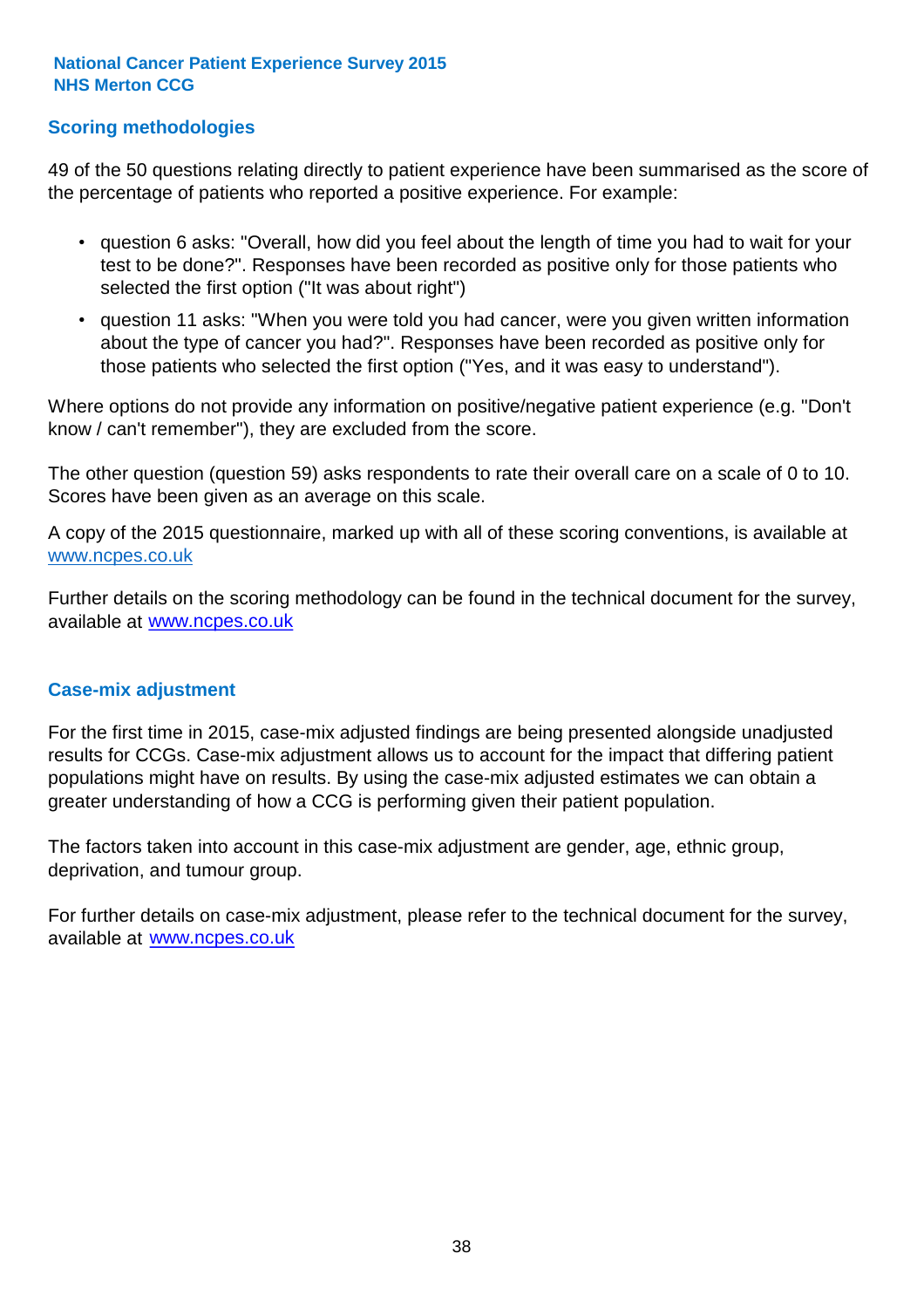#### **Response Rates**

|                 | Sample      | <b>Excluded</b> | Adjusted      | <b>Not</b>              | Blank /         | Completed | Response |
|-----------------|-------------|-----------------|---------------|-------------------------|-----------------|-----------|----------|
|                 | <b>Size</b> |                 | <b>Sample</b> | <b>Returned Refused</b> |                 |           | Rate     |
| <b>National</b> | 116,991     | 8.719           | 108,272       | 33,168                  | 3.918           | 71,186    | 66%      |
| <b>08R</b>      | 441         | 24              | 417           | 163                     | 16 <sup>l</sup> | 238       | 57%      |

#### **Respondents by tumour group**

The tables below show the numbers of patients from each tumour group and the age and gender distribution of these patients.

| <b>Tumour Group</b>  | Number of<br>respondents* |  |  |
|----------------------|---------------------------|--|--|
| Brain / CNS          | 1                         |  |  |
| <b>Breast</b>        | 56                        |  |  |
| Gynaecological       | 11                        |  |  |
| Colorectal / LGT     | 25                        |  |  |
| Lung                 | 19                        |  |  |
| <b>Skin</b>          | 2                         |  |  |
| Haematological       | 40                        |  |  |
| <b>Upper Gastro</b>  | 17                        |  |  |
| Other                | 6                         |  |  |
| Urological           | 29                        |  |  |
| Prostate             | 22                        |  |  |
| Sarcoma              | $\overline{4}$            |  |  |
| <b>Head and Neck</b> | 6                         |  |  |

*\* These figures may not match the numerator for all questions in the 'Comparisons by tumour group' section of this report, because not all questions were answered by all respondents.*

#### **Respondents by age and gender**

The questionnaire asked respondents to give their year of birth. This information has been amalgamated into 8 age bands. The age and gender distribution for the CCG was as follows:

|             | 16-24 | 25-34 | 35-44 | 45-54 | 55-64 | 65-74 | 75-84 | $85+$ | <b>Total</b> |
|-------------|-------|-------|-------|-------|-------|-------|-------|-------|--------------|
| <b>Male</b> |       |       |       |       | 23    | 37    | 38    |       | 116          |
| Female      |       |       | 12    | 26    | 18    | 28    | 24    |       | 122          |
| Total       |       |       | 16    | 32    | 41    | 65    | 62    | 14    | 238          |